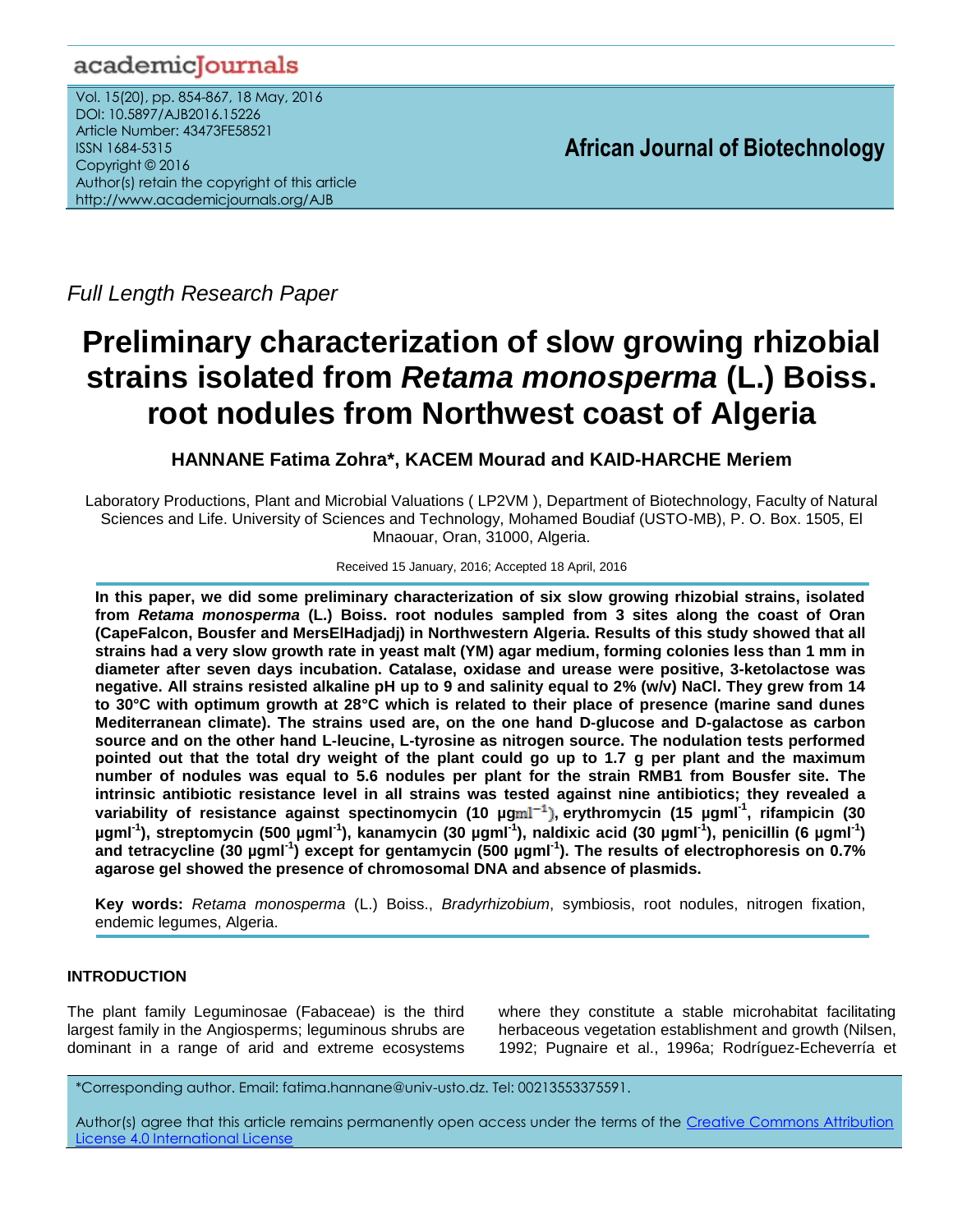al., 2012). These plant species are of ecological interest in dune stabilization, soil fixation, and revegetation of semiarid and arid ecosystems (Herrera et al., 1993; Caravaca et al., 2002; Rodríguez-Echeverría and Perez-Fernandez, 2005). *Retama* species (subfamily Faboideae, tribe Genisteae) (Käss and Wink, 1997; Pardo et al., 2004) are distributed in Northern Africa, Canary Island, Southern Europe and Western Asia (Zohary, 1959). They were first classified in *Spartium* L. then in *Retama* Boiss (Lopez et al., 1998). They correspond to perennial herbaceous plants, 3 to 4 m high shrubs, which have an important ecological role in the formation of "fertility islands" where the growth of numerous annual and woody species are favoured (Pugnaire et al., 1996b). Thanks to their capacity to fix  $N_2$ in symbiotic association with legume nodulating bacteria (LNB) (Valladares et al., 2002) and to its deep root system, which is functional at more than 20 m depth providing access to deep nutrient and water sources (Haase et al., 1996). *Retama* could be useful as a tool for restoration, providing long term plantations without artificial aid and allowing primary succession (Singh et al., 2002).

The ecological and economic importance of nitrogen fixation has justly earned research attention for the *Rhizobium*-legume symbiosis; based on previous studies on the association between rhizobia and *Retama* from different Mediterranean areas (Spain, Algeria and Morocco). It has been noticed that *Bradyrhizobium* is the dominant genus of symbiotic nitrogen-fixing bacteria associated with *Retama* species: *Retama monosperma* (L.) Boiss., *Retamaraetam* Webb and Berthel., *Retama sphaerocarpa* Boiss. (Rodríguez-Echeverría et al., 2003, 2014; Ruiz-Díez et al., 2009; Boulila et al., 2009; Guerrouj et al., 2013). Recently, the novel *B. retamae* species, which groups with *B. elkanii* and *B. pachyrhizi* and related *B. lablabi* and *B. jicamae* type strains included in *Bradyrhizobium* group II ( Menna et al., 2009), has been isolated from *R. sphaerocarpa* and *R. monosperma* in Morocco and Spain (Guerrouj et al., 2013).

Although the wild geographical spread of the endemic species of *R. monosperma* (known as *Genista monosperma* or bridal broom) in some regions of the Mediterranean Basin (Northern Algerian, Moroccan coasts and the South West coast of Spain), its important ecological role in the fixation and stabilization of sand dunes, its resistance and adaptation to the harsh environmental conditions that characterize the dune habitat, such as scarcity of water and nutrients, substrate mobility, incidence of salt spray, high air and soil temperatures and intense light (Ranwell, 1972; Carter, 1988; Heslenfeld et al., 2004; Martínez et al., 2004; Maun, 2009).

Today and over the whole Oran coast, this species is under wild aggressive attacks caused by the advance of buildings, roads and other infrastructure constructions

due to economic development without any protective measures for the vegetal or sprouts *R. monosperma* (L.) Boiss.

In order to protect and preserve this endemic plant for its numerous beneficial interests as fixing the atmospheric nitrogen  $(N_2)$  due to its symbiotic life with the bacteria of the *Rhizobiaceae* family, we took up an extensive study under the form of a synthesis (Hannane et al., 2014) under the theme "*Retama*-rhizobia symbiosis studies in some countries of the Mediterranean Basin", which led us to undertake preliminary microbiological studies that consisted in identifying and characterizing of isolates of root nodules of *R. monosperma* subsp. bovei var. oranensis (Maire) collected from different sites of Oran coast located in the North West of Algeria.

#### **MATERIALS AND METHODS**

#### **Collection of root nodules**

Root nodules from *R. monosperma* growing in Oran Northwestern Algeria were collected from three sites. Fragments of roots with attached nodules were excised with scalpel, and transported in distilled water in plastic vials to the laboratory. Thirteen bold, pink, active nodules were collected randomly and placed in screw cap vials (10 ml) containing calcium carbonate as desiccant below cotton at the bottom and stored at 4°C until isolation.

#### **Isolation, purification and cultivation of bacteria**

The root nodules (Figure 1) were surface sterilized by washing for 30 s with 95% ethanol, immersed in 5% sodium hypochlorite for 3 min and finally were washed six times by sterile double distilled water. Following sterilization, nodules were crushed aseptically in 1 ml sterile double distilled water, the nodules extract were streaked on surface of yeast extract mannitol agar YMA plates supplemented with 0.025 g/l of Congo red and finally were incubated at 28°C for 12 days (Hahn, 1966; Somasegaran and Hoben, 1994).

Single colonies were picked up and checked for purity by repeated streaking and by microscopic examination of the cellular morphology. Gram staining reaction was carried out by using a loopful of pure culture grown on YM medium and stained as per the standard Gram"s procedure (Somasegaran and Hoben, 1994). Cell shape and dimensions were determined by microscopy. Isolates were designated according to the plant species from which they were isolated (RM isolated from *R. monosperma*) and stored as frozen stock cultures in YM medium containing 15% glycerol at - 80°C (Manniatis et al., 1982).

#### **Authentification and Symbiotic effectiveness of the isolates**

#### *Seed sterilization and growth conditions*

The soil was analyzed according to Page et al. (1982). Location, soil characteristics and climatic data of *R. monosperma* fields used for the isolation of rhizobia are presented in Table 1. The nodulation ability of the isolates was checked by inoculating their host plant of origin as described by Vincent (1970). Seeds of *R. monosperma* were scarified by immersion in concentrated sulfuric acid  $(H<sub>2</sub>SO<sub>4</sub>)$ 98%) for 4 h (Bouredja et al., 2011). After scarification, seeds were disinfected by soaking in 1% sodium hypochlorite for 3 min, and rinsed seven times with sterile distilled water. They were sown in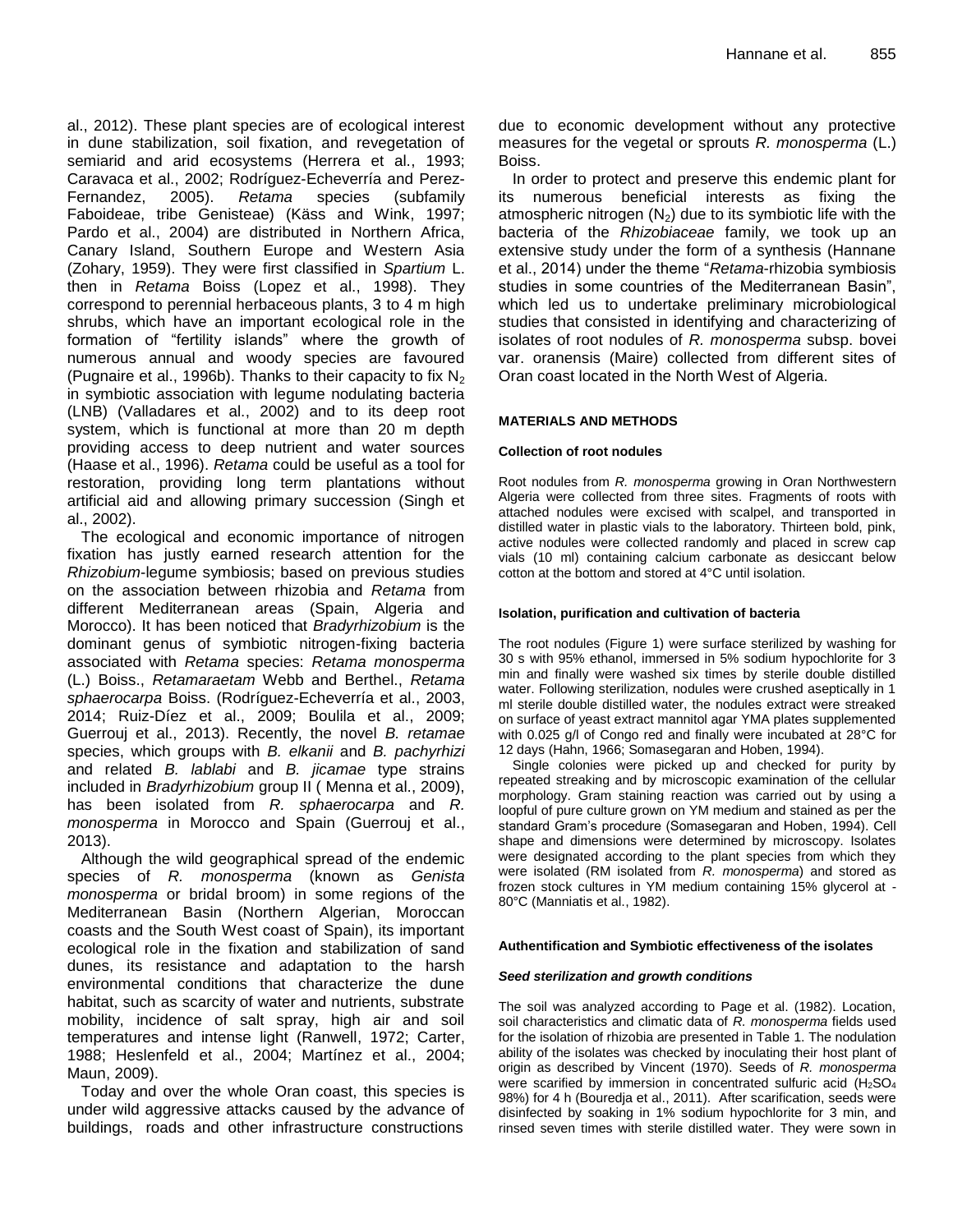

**Figure 1.** *Retama monosperma* plant (a) and root nodules (b, c and d). Pictures taken in Cape falcon site Oran Algeria, December 2011.

sterile Petri dishes containing 1.5% water agar [Agar type A6686 purchased from Sigma-Aldrich Co. (St. Louis, MO)], and incubated at 25°C. After seed germination non contaminated seedlings were transplanted to grow hydroponically in modified Gibson system (Vincent, 1970). The N-free nutrient solution medium was used as described by FAO (1983).

#### *Seedlings inoculation*

The nodule isolates were grown for 7 days in YM medium at 28°C for 150 rpm on a rotary shaker procured from Sigma-Aldrich Co. (St. Louis, MO). Cells were harvested by centrifugation at 10000 rpm at 4°C for 10 min and washed twice with sterile NaCl solution 0.85% (w/v). Growth was monitored by optical density measurement of the cell suspension at 600 nm using UV/Visible Spectrophotometer Type JENWAY 6305. Inoculation was performed after transfer with 1 ml of the appropriate isolate of rhizobial broth culture containing approximately 10<sup>9</sup> cells/ml. Controls, not inoculated, were included.

Plants were grown under 18 h light period (150- 250 i $Em^2/sec^2$ ) and a 6 h darkness at 23°C. Five replications were used for each

isolate. After growth for 4 and 6 months of planting, symbiotic efficiency of the isolates was determined by measuring the shoots and total dry weight of test plants (Buttery et al., 1997; Somasegaran and Hoben, 1994; Wynne et al., 1980).

#### **Physiological and biochemical characterization**

#### *Determination of NaCl tolerance*

The salt tolerance of rhizobia was tested on YMA plates containing 2 and 3% (w/v) NaCl. The plates were inoculated with  $10^8$  cells/ml, and the growth was scored after 12 days at 28°C (Moschetti et al., 2005). Tests were done in triplicate.

#### *pH tolerance*

Tolerance to pH was determined by inoculating  $10^8$  cells/ml from exponentially growing YM liquid cultures into tubes containing 10 ml portions of YM liquid media which were adjusted to pH 4, 4.5, 5, 5.5, 6, 6.5, 6.8, 7, 7.5, 8, 8.5, 9, 9.5 and 10 by using 1 N HCl or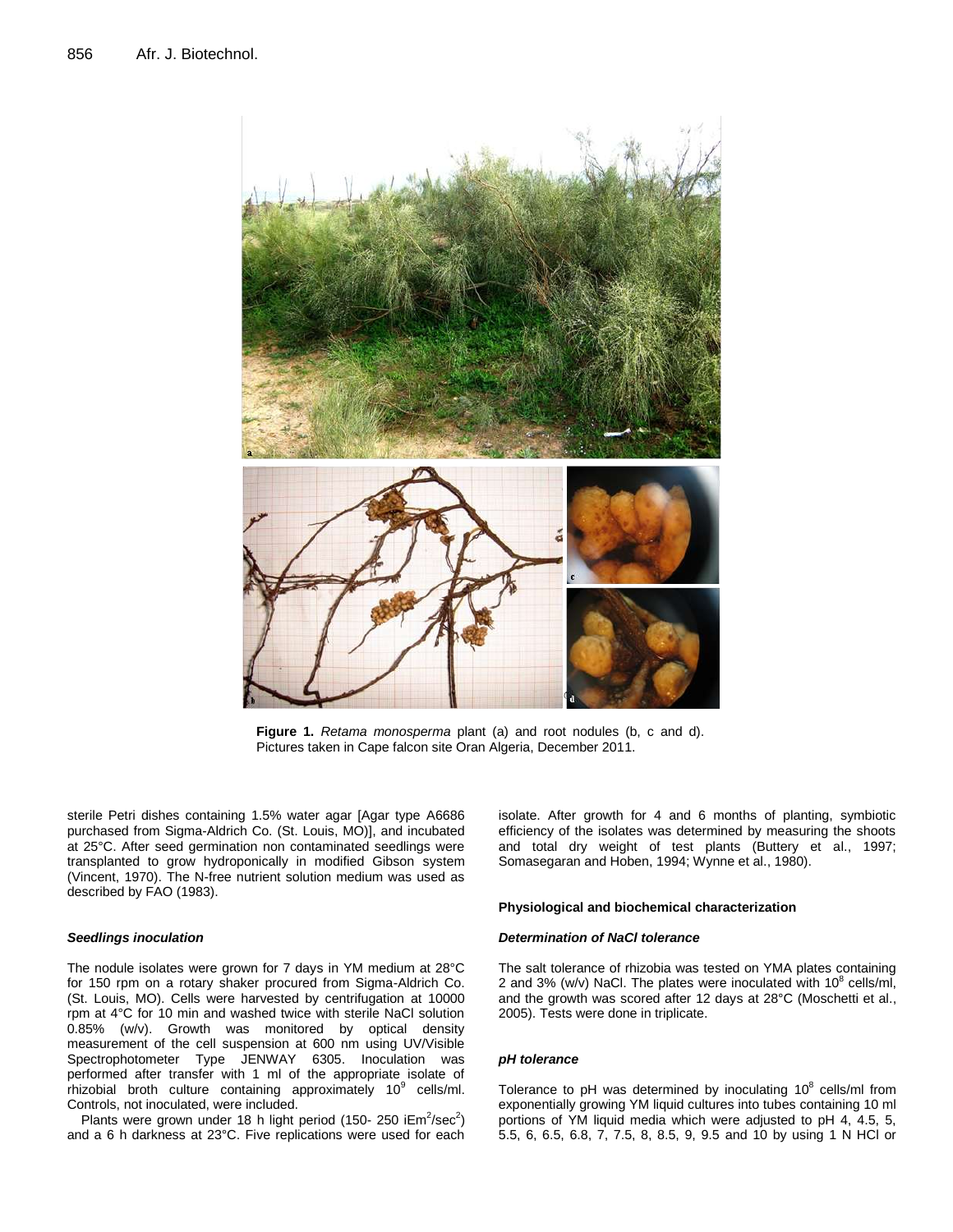**Table 1.** Location, soil characteristics and climatic data of *R. monosperma* fields used for the isolation of rhizobia.

|                      |                                                            |                        |                       | Soil characteristics |         |      | Ecosystem and climatic data*                                                    |  |
|----------------------|------------------------------------------------------------|------------------------|-----------------------|----------------------|---------|------|---------------------------------------------------------------------------------|--|
| <b>Host plant</b>    | Geographical<br>origin                                     | <b>Altitude</b><br>(m) | <b>Strain</b><br>name | Soil type            | Soil pH | EC   |                                                                                 |  |
| Retama<br>monosperma | Cap falcon<br>35° 44 940 N<br>00° 47 250 W                 | 38                     | <b>RMC</b>            | Sandy                | 8.28    | 0.25 | Ecosystem: Coastal dune<br>Mediterranean type climate:<br>Sub-humid             |  |
| Retama<br>monosperma | Bousfer(Hai<br>Mardjadjou)<br>35° 43 898 N<br>00° 50 509 W | 21                     | <b>RMB</b>            | Sandy<br>loam        | 8.5     | 0.21 | Average temp. of warmest<br>month $23.8 \, \text{C}^{\circ}$                    |  |
| Retama<br>monosperma | Mers El Hadjadj<br>35° 47 112 N<br>00° 07 721 W            | 8                      | <b>RMM</b>            | Sandy                | 8.34    | 0.23 | Average temp. of coldest month<br>13.5C <sup>o</sup><br>Annual rainfall 30.9 cm |  |

E.C, Electrical conductivity (mmhos cm<sup>-1</sup>at 25°C); pH: the hydrogen ion concentration (soil water susp. 1:2.5). \* Data from 2010 through 2011, obtained from OMN (office de la météorologie d'Oran).

NaOH. The tubes were incubated at 28°C for 12 days/ 150 rpm on a rotatory shaker and scored for growth. Tests were performed in triplicate and the Do measured at 680 nm.

#### *Maximum growth temperature*

Temperature tolerance of rhizobia was examined by inoculating rhizobia on YMA plates and incubating at 4, 14, 28 and 37°C (Lindstrom and Lehtomaiki, 1988). Before incubation, isolates were grown on YMB to  $10^8$  cells/ml. When test plates were used, inoculation was performed with 30 µl of these cultures. After 12 days, plates were examined for bacterial growth.

#### *Tests for enzymatic activity*

Production of 3-ketolactose was determined by the method of Bernaerts and De Ley (1963). The principle of this test is based on the ability of *Agrobacterium*, a common contaminant of *Rhizobium*  to produce ketolactase enzyme which converts lactose to ketolactose. Ketolactose would be detected by Benedict's reagent. *Rhizobium* cultures were streaked on lactose medium in the centre. After incubation for 7 days at  $28 \pm 2^{\circ}$ C, 5 ml of Benedict's reagent was poured in each Petri plate and kept at room temperature for 1- 1½ h. *Agrobacterium* growth was surrounded by yellowish zone of Cu<sub>2</sub>O, whereas no such yellow zone was observed around the growth of rhizobia. Acid and alkali production was determined in YMA medium with BTB bromothymol blue indicator (0.0025% w/v). Urease activity was determined on urea agar slants (Christensen, 1946) that were incubated for 7 days at 28°C, and 2% (w/v) urea aqueous solution was aseptically added to the basal medium after filtration through Whatman filter paper containing 0.012% phenol red as pH indicator. Change in color of medium from yellow to pink was taken as positive test for urease production (Lindstrom and Lehtomaki, 1988). Oxidase was determined by using the method of Kovaks (Kovaks, 1956). Catalase was determined by the method of Graham and Parker (1964). After incubation for 7 days, hydrogen peroxide solution 3%  $(H_2O_2)$  was added over the culture.

Appearance of effervescence within 20 s indicates positive catalase activity.

#### *Carbon and nitrogen sources utilization*

The use of different carbon and nitrogen sources was tested according to Amarger et al. (1997) and Wang et al. (1998) using basal medium. For carbohydrate utilization tests, the basal medium used was that of Bishop et al. (1976). The same basal medium was used to determine the use of amino acids as nitrogen sources at final concentrations of 10 mM/l. The medium was solidified with purified agar (Agar, Purified type A7049 purchased from Sigma– Aldrich Co. (St. Louis, MO). All carbohydrates (d-glucose, dextrin, d-galactose, l-fructose and sucrose) were sterilized by filtration with pore size of 0.22 µm as indicated in Amarger et al. (1997). Before they were added to cool melted agar medium, filter sterilized carbon sources were added to a final concentration of 0.1% (w/v). Inocula were prepared by removing cells from YMA slants with a cotton swab and suspending the cells to a density of approximately  $10<sup>8</sup>$ cells/ml in sterile distilled water. A 10 fold dilution of each cell suspension was added to the wells of a multiple inoculator plate and inoculated onto the surfaces of carbohydrate containing agar plates. Bishop agar plates without carbohydrate served as controls. Duplicate plates of each carbohydrate were incubated at 28°C for 7 days and scored for growth.

All amino acids (L-leucine, L-arginine, L-tyrosine and L-proline) were prepared as filter sterilized stock solutions. When substrates were tested as nitrogen sources, they were added to the medium from which ammonium sulfate had been omitted and to which mannitol had been added as a carbon source at a concentration of 0.1% (w/v). Basal medium containing ammonium sulfate (0.01%. w/v), as a sole nitrogen source, was used as a positive control.

#### *Intrinsic antibiotic resistance (IAR)*

The intrinsic resistance of different bradyrhizobial isolates to nine antibiotics: spectinomycin (10  $\mu$ gml<sup>-1</sup>), erythromycine (15  $\mu$ gml<sup>-1</sup>), rifampicin (30 µgml<sup>-1</sup>), gentamycin (500 µgml<sup>-1</sup>), streptomycin (500 ugml<sup>-1</sup>), kanamycin (30 µgml<sup>-1</sup>), naldixic acid (30 µgml<sup>-1</sup>), penicillin  $(6 \text{ ppm}^{-1})$  and tetracycline  $(30 \text{ ppm}^{-1})$  was determined using antibiotic discs according to the method described by Josey et al. (1979). Isolates were cultivated in YM liquid medium for 7 days at 28°C on a rotary shaker with 150 rpm. For each isolate, 1 ml of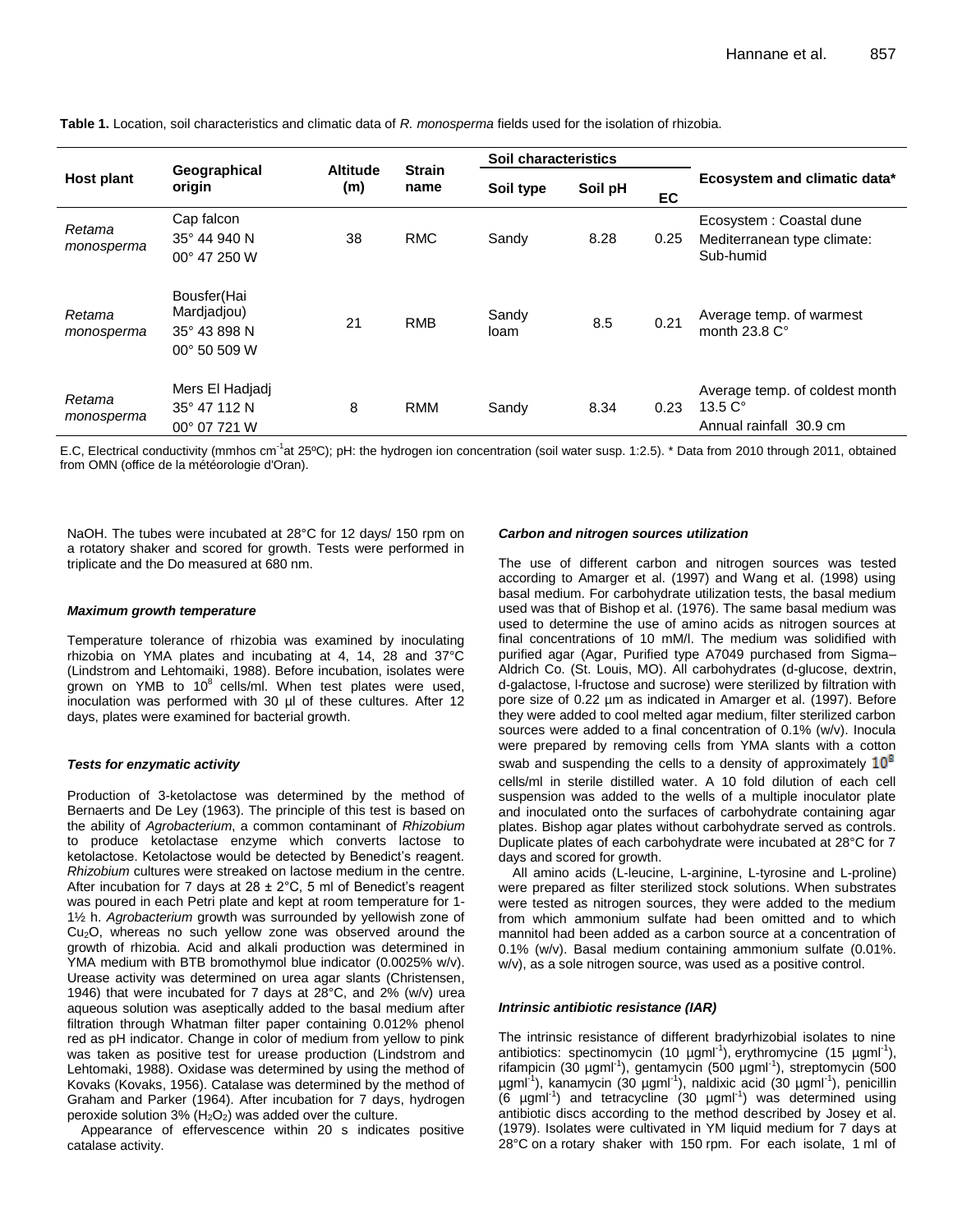liquid culture that contain about  $10^9$  cells/ml was added to 25 ml of melted and cooled (50°C) YM agar medium, and then poured in sterilized Petri dishes. Sterile antibiotic discs procured from Bio-Rad were placed on the surface of agar, and then plates were incubated at 28°C for 12 days and the susceptibility to antibiotics was recorded as a positive or negative result. There were three replicates of each test scored as: *+,* vigorous growth; ±, weak growth; or -, no growth. Resistance class was determined by the extent of growth on each antibiotic.

#### **Plasmidic and chromosomic DNA extraction**

Each nodule isolate was grown in 10 ml of YM broth to midexponential phase at 28°C with shaking on the orbital shaker purchased from Sigma-Aldrich Co. (St. Louis, MO) (Ausubel et al., 1989). The cells were subsequently used as a 1% inoculant for 25 ml of YM broth (YM minus mannitol) without shaking at 28°C to avoid an excess of polysaccharides (CASSE et al., 1979). After growth, cells were centrifuged at 8000 rpm for 10 min at 4°C using a compact centrifuges purchased from Sigma-Aldrich Co. (St. Louis, MO). The resulting pellet was resuspended in 1 ml of TE buffer pH 8 (50 mM Tris, 20 mM EDTA) (CASSE et al., 1979) and again centrifuged for 10 min at 8000 rpm at 4°C. After the tube was thoroughly drained, the resulting pellet was vigorously resuspended in 100 µl of 25% sucrose in 10 mM tris hydroxyl-methyl aminomethane (Tris), 1 mM ethylene diamine tetra-acetate (EDTA), pH 8.0 and placed on ice. A 50 µl sample of cell suspension was transferred to a 1.5 ml micro centrifuge tube on ice and mixed with 20 µl lysozyme mixture containing (1 mg/ml lysozyme from hen egg white procured from Sigma-Aldrich Co. (St. Louis, MO), in Trisborate buffer (pH 8.2; 89 mM Tris base, 12.5 mM disodium EDTA, and 8.9 mM boric acid) for 2 to 5 min at room temperature.

Thirty micro liters of the SDS mixture: 0.2% SDS sodium dodecyl sulfate in Tris-borate buffer (89 mM Tris base, 2.5 mM disodium EDTA, and 8.9 mM boric acid) was carefully layered on top of the bacteria lysozyme gently mixed with a toothpick, moving it from side to side (which was mixed by brief agitation). Complete mixing was avoided and the two layers were still distinguishable (Eckhardt, 1978).

After cooling to room temperature for 7 min, the lysate was neutralized with 10 µl of 2 M Tris pH 7.0, and extracted twice with two volumes of phenol: CHCl<sub>3</sub> the frozen phenol was liquefied at 50°C and mixed with chloroform (v/v) in TE buffer (50 mM Tris, 10 mM Na<sub>2</sub>EDTA, pH 8), and twice with CHCl<sub>3</sub> (Barry et al., 1984).

The two phases were mixed by stirring at 300 rpm for 10 s and further stirred for 2 min at 100 rpm (CASSE et al., 1979). Following centrifugation (12000 rpm, 15 min), the clear aqueous phase was brought to 0.3 M sodium acetate (final concentration), and twice the volume of cold (-20°C) 95% ethanol was added to precipitate the DNA (Meyers et al., 1976). The tube was kept at -20°C for 2 to 3 h (or overnight if more convenient). The precipitated DNA was recovered by centrifugation at 12000 rpm at -10°C for 20 min. The ethanol was thoroughly drained from the tube, and the DNA was suspended in 100 µl of TES buffer (30 mM Tris, 5mM EDTA, 50 mM NaCl, pH 8.0). The DNA sample was analyzed immediately by agarose gel electrophoresis or stored at -20°C until ready for use (CASSE et al., 1979).

#### **Agarose gel electrophoresis of DNA**

The integrity of DNA was analyzed by electrophoresis with 0.7% agarose gels [Agarose Type I-A: Low EEO purchased from Sigma– Aldrich Co. (St. Louis, MO)] and comparison with known amounts of phage lambda DNA [λ DNA-HindIII Digest purchased from Sigma-Aldrich Co. (St. Louis, MO)](Sambrook et al., 1989).

Ethanol-precipitated DNA (2 to 25 µl) from cleared lysates was subjected to electrophoresis in 0.7% agarose dissolved in Tris borate buffer (89 mM Tris base, 2.5 mM disodium EDTA, and 8.9 mM boric acid). A dye solution consisting of bromophenol blue (0.07%), SDS (7%), and glycerol (33%) in water was added at 5 µl per sample to DNA samples prior to electrophoresis. Electrophoresis was run during 6 h at 10°C at 80 V using Scientific - Gamme MultiSub™(Pistorio et al., 2003). According to Eckhardt (1978) and Wheatcroft et al. (1990) DNA bands were observed under UV illumination after staining of the gel with 0.5 to 1  $\mu$ g/ml ethidium bromide for 15 min using UV [transilluminator for](http://www.medicalexpo.fr/prod/herolab/product-84473-542053.html)  [electrophoresis on gel](http://www.medicalexpo.fr/prod/herolab/product-84473-542053.html) purchased from Herolab, equipped with Camera Type Bio-Pyramid MBP-01.

# **RESULTS AND DISCUSSION**

# **Morphological and cultural characteristics**

Fifty three bacterial isolates investigated in this study were isolated from shrubs legumes nodules *R. monosperma* subsp. bovei var. oranensis (Maire) collected from three different coastal dunes of Oran city (North western area of Algeria) (Table 3).

The gram staining technique showed that all isolates were Gram negative and rod shaped under the light microscope. The bacterial colonies of 6 nodulating isolates produced in YMA were circular and convex with entire smooth margins cream in color, and were not mucoid. They were classified as slow growers, according to the description of Jordan (1984) modified by Odee et al. (1997), because their colonies were  $\leq$  1 mm in diameter after 7 days at 28°C (Table 2) whereas, the isolates that were unable to form nodules with *R. monosperma* were mucoid, classified as fast growers (Odee et al., 1997), since their colonies were > 2 mm in diameter after 5 days in YMA medium at 28°C. Very probably they were combined to nodulating slow growers in the crushed nodule suspensions, and dominated the small colonies formed by the slow growers on the YMA Petri dishes at the first step of isolation. The colony morphology of these fast growers was very similar to that described for non nodulating agrobacteria.

Our results are in accordance with other previous investigations on the association between rhizobia and *Retama* from different Mediterranean areas (Spain, Algeria and Morocco); it has been noticed that *Bradyrhizobium* is the dominant genus of symbiotic nitrogen fixing bacteria associated with *Retama* species (Rodríguez-Echeverría et al., 2003, 2014; Ruiz-Díez et al., 2009; Boulila et al*.,* 2009; Guerrouj et al., 2013). The previous report on nodule isolates from *R. raetam* growing in arid areas of Tunisia yielded very contrasting results (Mahdhi et al., 2008). This study shows that the majority of this isolates are gathered in *Sinorhizobium*  and *Rhizobium* branches. However, Zakhia et al. (2006) found that strains isolated from *R. raetam* grown in the infra-arid regions of Tunisia belonged to the branches containing the genera (*Bosea,Ochrobactrum, Starkeya, Microbacterium* and *Paracraurococcus*)*,* but all these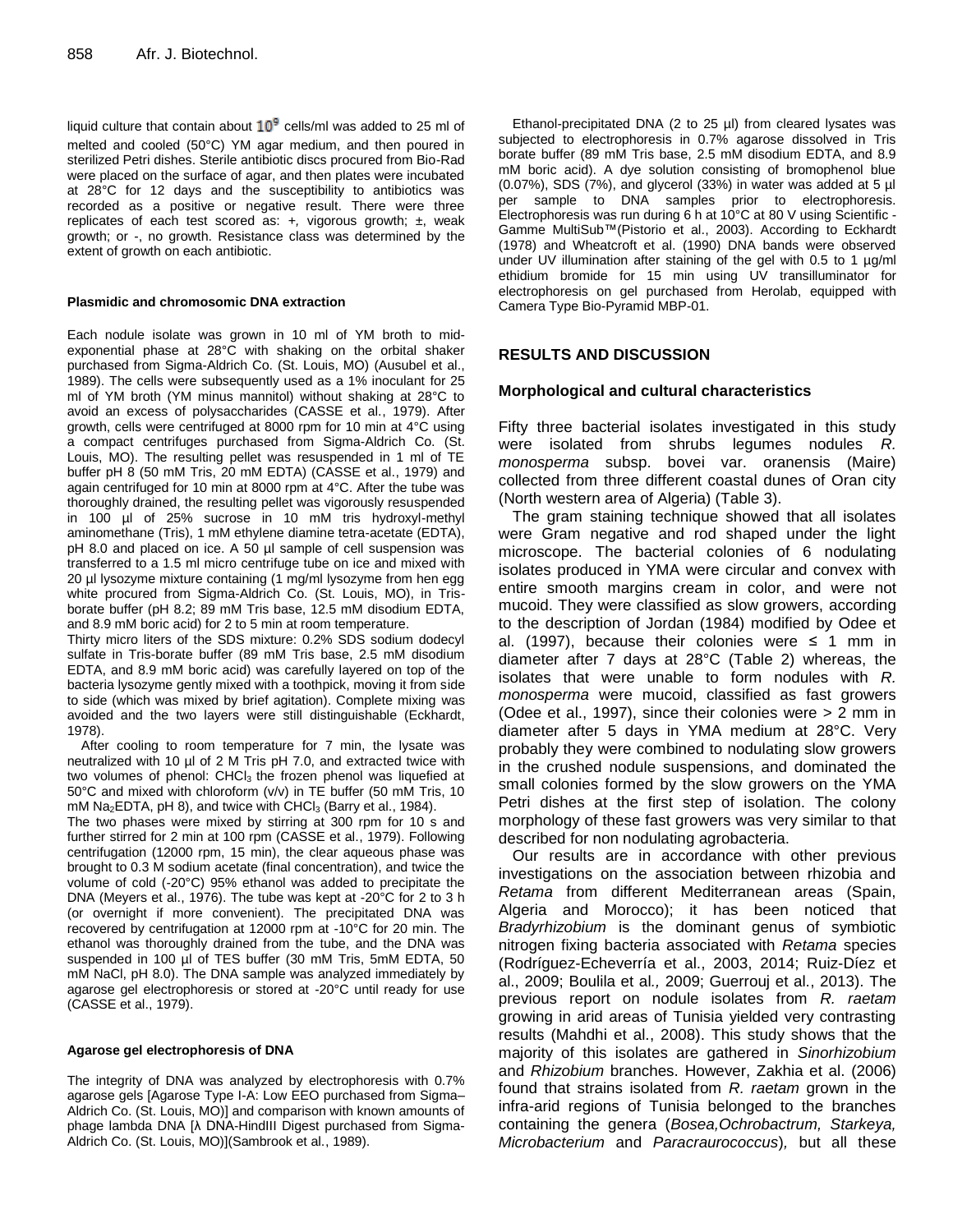| <b>Characters</b>                 | <b>Result</b>                                        |
|-----------------------------------|------------------------------------------------------|
| Shape                             | Circular                                             |
| Size of colony                    | Slow growers 1 mm                                    |
| Color on YMA                      | Cream, translucent slime, not mucoid, gum production |
| Elevation                         | Convex, raised                                       |
| Surface margin                    | Regular entire margin                                |
| Oxygen demande                    | Aerobic                                              |
| Gram's nature                     | Gram negative (-)                                    |
| Color produced on YMA+ BTB        | Blue alkali production                               |
| Color produced on YMA + Red Congo | pink transparent                                     |

**Table 2.** Morphological and cultural characters of bacterial isolates from *R*. *monosperma* root nodules.

**Table 3.** Number of isolates (N), Number of strains (S), strain richness (S/N) and Nodules number per plant.

| Sampling site collection sites | Isolates (N) | Strain (S) | Strain richness (S/N) | Average number<br>of nodules / plant |
|--------------------------------|--------------|------------|-----------------------|--------------------------------------|
| Cap falcon                     | 35           | 2          | 0.05                  | RMC7: 3.2<br>RMC34 : 4.3             |
| Bousfer (Hai Mardiadiou)       | 10           | 2          | 0.20                  | RMB1:5.6<br>RMB4:4.2                 |
| Mers El Hadjadj                | 8            | 2          | 0.25                  | RMM2 : 2.0<br>RMM6: 1.2              |

strains failed to nodulate their host of origin.

# **Authentification and symbiotic effectiveness of** *R. monosperma* **nodule isolates**

The ability of the new rhizobial isolates to form symbioses with their original host plant was tested. The effective nodulation observed with rhizobial isolates, clearly indicated that only six isolates RMC7, RMC34, RMB1, RMB4, RMM2 and RMM6 were able to re-nodulate *R. monosperma*. It was noted that the nodules were pink, indicating leghemoglobin content, and the leaves of the nodulated plants were dark green which suggested that the six isolates were effective at  $N_2$  fixation, while uninoculated control plants were yellow and dead after 30 days.

The six rhizobial isolates indicated significant performance on nodulation status and plant growth parameters of *R. monosperma* inoculated plants compared to the un-inoculated control plants. Isolate RMB1 formed the uppermost number of nodules with an average of 5.6 nodules per plant (Table 3). While, the highest number of nodules was observed for *R. sphaerocarpa* inoculated with rsp from *R. sphaerocarpa* 15 nodules (Rodríguez-Echeverría et al., 2003). Mahdhi et al. (2006) reported that, most of the isolates from *R. raetam* root nodules formed 3 to 6 nodules per plant.

The shoot dry weight of *R. monosperma* inoculated plants that ranged from 0.4 to 1.30 g per plant were significantly higher than the un-inoculated control 0.3 g per plant, indicating that all plants benefited from forming symbiosis with the rhizobial isolates (Figure 2).

On the other hand, total dry weight indicated that isolate RMB1 was the most effective with 1.7 g per plant. The least effective isolate was RMM6 with only 0.6 g per plant of the total dry weight. The total dry weight of T control was 0.5 g per plant. Whereas, the maximum plant biomass was observed for *R. sphaerocarpa* plants nodulated by the strain rsp from *R. sphaerocarpa* 190 mg (Rodríguez-Echeverría et al., 2003). Mahdhi et al. (2008) proved that all isolates from *R. raetam* except one were able to induce nodules when inoculated to *R. raetam* and overall assessments clearly indicated that inoculation of the isolates enhanced the vegetative growth and dry matter.

Similar results were announced by Hatimi (1999) with isolates nodulating *R. monosperma* in Morocco and by Rodríguez-Echeverría et al. (2003) with bacteria nodulating *R. sphaerocarpa* from central western Spain.

# **Physio-biochemical characterization**

Nodulation and  $N_2$  fixation in symbiosis require that host and microorganism are compatible, but also that the soil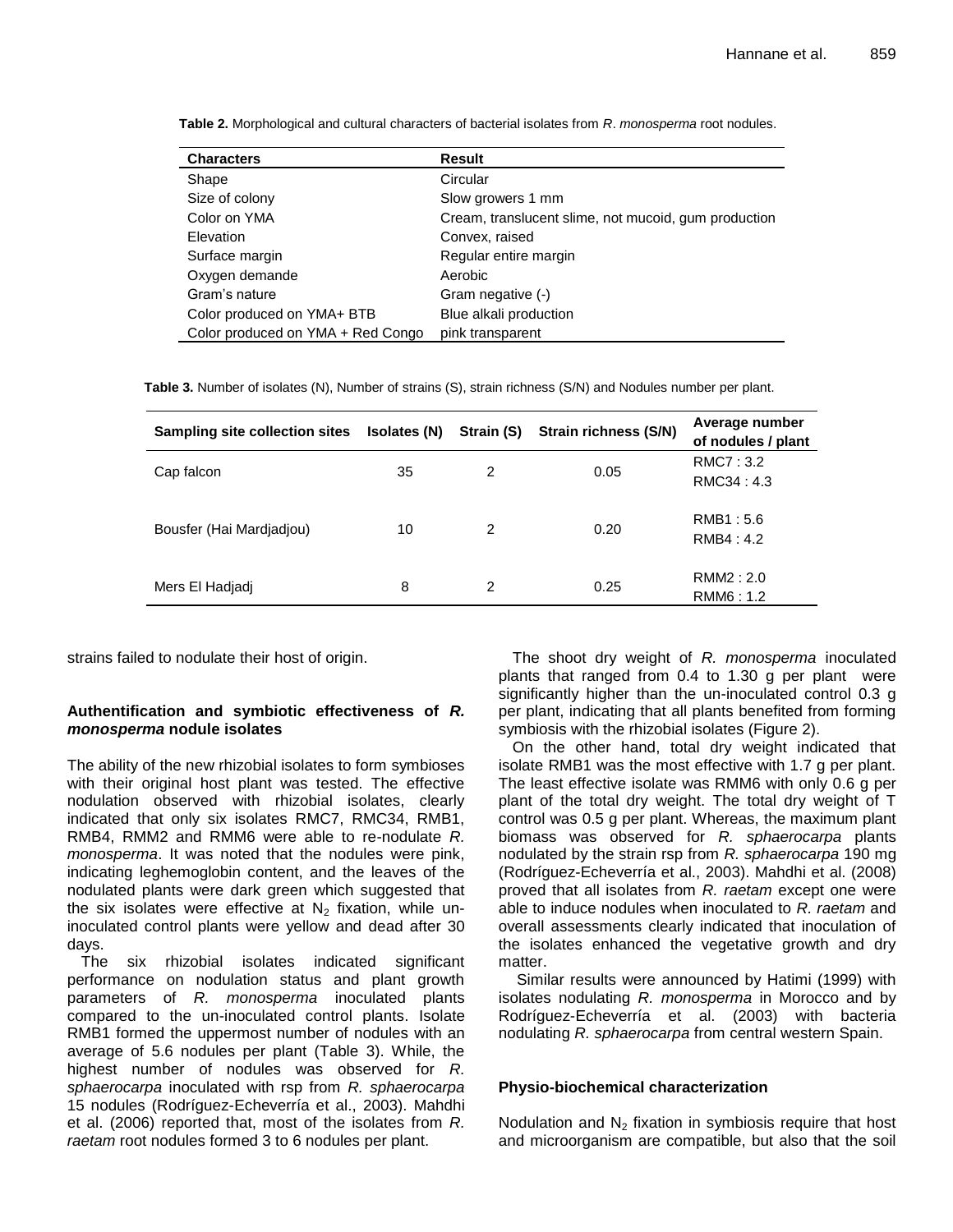

**Figure 2.** Shoot / total dry weight as a measure of the symbiotic effectiveness of the different Rhizobia isolates on *R. monosperma* (Values are means of 10 plants).

environment be appropriate for the exchange of signals that precede infection (Hirsch et al., 2003; Leibovitch et al., 2001; Zhang et al., 2002). Furthermore, microbial communities are able to develop a range of activities that are very important in maintaining biological balance and sustainability in soil particularly under stress conditions (Barea et al., 2002; Kennedy and Smith, 1995). In this study, physiological and biochemical characterization of rhizobial isolates from *R*. *monosperma* identified a highly tolerant to different abiotic stress conditions including salinity, pH and high temperature.

# **Determination of NaCl tolerance**

It has been demonstrated that several factors associated with rhizobia are important in nodulation (Abdelmoumen et al., 1999; Bhattacharya et al., 2004; Hotter and Scott, 1997; Kulkarni and Nautiyal, 2000). Salinity stress is one of the most serious factors limiting the productivity of agricultural crops.

In this research, all slow growing rhizobia from *R. monosperma* are resistant to 2% NaCl and sensitive to 3% NaCl (Table 4). In contrast, the strains *B. retamae* isolated from *R. sphaerocarpa* and *R. monosperma* obtained from Morocco and Spain did not grow in presence of 1% NaCl (Guerrouj et al*.,* 2013). The relatively high tolerance to NaCl reported for two isolates RH 18 and RH 29 identified by Mahdhi et al. (2008) as *Sinorhizobium* were able to tolerate a high NaCl concentration from 1 to 3%. Moreover, Ruiz-Díez et al. (2009) recorded that isolates from *R. sphaerocarpa* RST-1 and RS-3 were able to grow at 0.1% NaCl, whilst RST-2 showed resistance at a high NaCl concentration equal to 2.5 to 3%. It is often believed that saline soils naturally select strains more tolerant to salinity. Besides, the ability of bacteria to grow well in high salt concentration has been shown to be dependent on the accumulation of internal solutes that maintain the osmotic balance of the cells and thus counteract the outflow of water molecules (Imhoff and Rodriguez, 1984; Miller and Wood, 1996), likewise many rhizobia respond to salt stress by increasing the intracellular concentration of  $K^+$  and glutamate (Miller and Wood, 1996).

Generally, salinity stress decreased nodule number, fresh weight of both shoot and nodules as observed by Bordeleau and Prevost (1994). However, it was reported that as the number of nodules decreased, average size of the nodules increased with increasing salinity levels. Elahi et al. (2004) and Kassem et al*.* (1985) suggested that alfalfa and the symbiotic  $N_2$  fixation process were more sensitive to NaCl than the rhizobia themselves.

# **pH tolerance**

*R. monosperma* slow growing rhizobia tested showing a wide diversity in their pH tolerance (Figure 3). All strains grew in YM medium with pH values from 5.0 to 9.0, with an optimum growth at pH 7 and 7.5, as observed in the other strains isolated from *R. sphaerocarpa* and *R. raetam* respectively (Ruiz-Díez et al., 2009; Mahdhi et al., 2008). Our findings revealed that only one isolate RMM6 showed the capacity to grow at pH 4.5 (it was the most tolerant of acid pH). This result is in agreement with strains related to *B. canariense* were found only in soils with pH below 7.0, which agrees with the description of this species as well adapted to acid soils (Rodríguez-Echeverría et al., 2014). At low pH, some isolates exhibited an acido tolerant character since they grew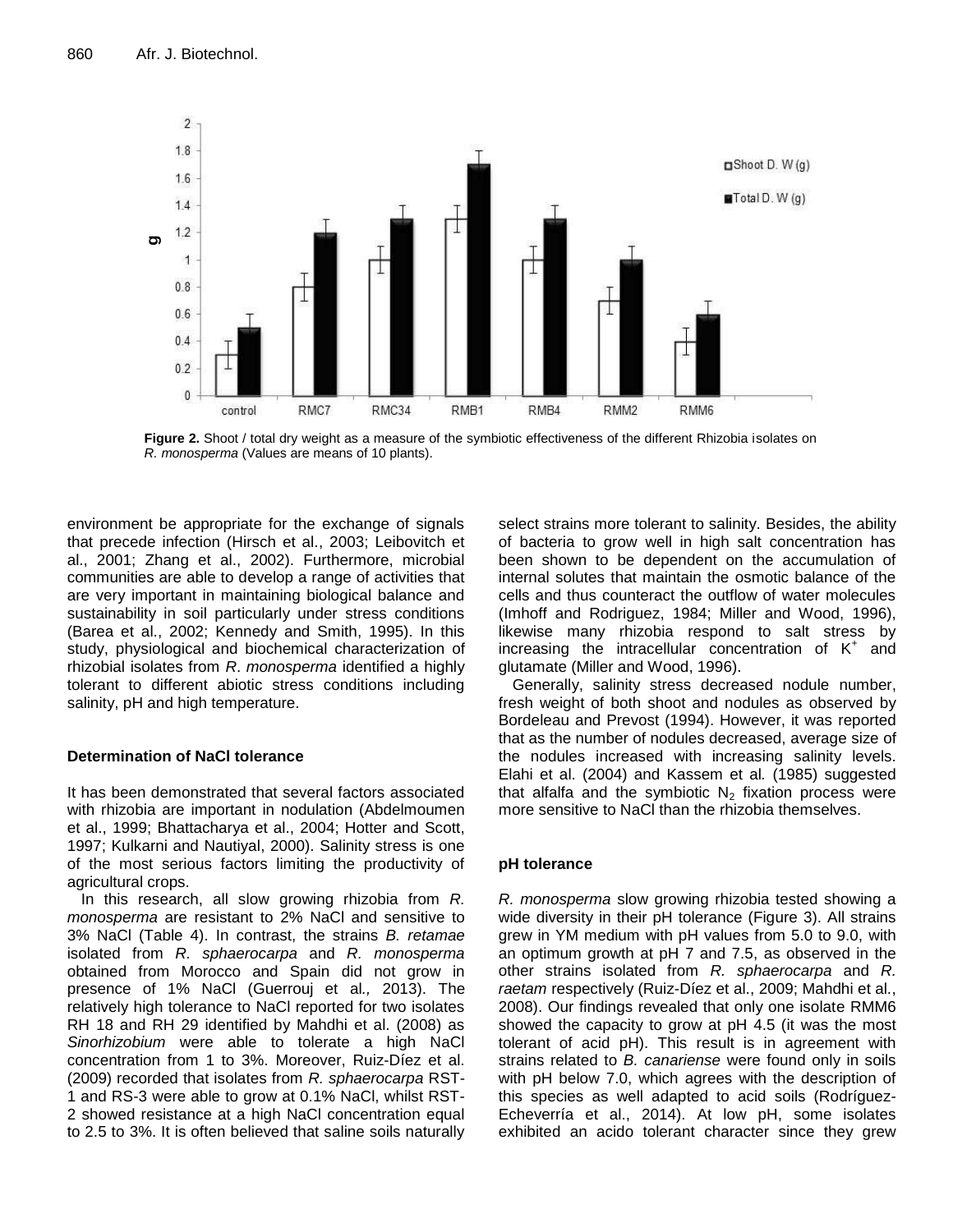**Table 4.** Physiological and biochemical characterization of isolates.

|                  | <b>NaCl</b><br>Temperature |    |     |      | Utilization of carbohydrates |                          |           |                          | Utilization of amino acids |                          |                          |           | Enzymesproduction        |            |                          |          |         |        |                          |
|------------------|----------------------------|----|-----|------|------------------------------|--------------------------|-----------|--------------------------|----------------------------|--------------------------|--------------------------|-----------|--------------------------|------------|--------------------------|----------|---------|--------|--------------------------|
| Isolates         | 2%                         | 3% | 4°C | 14°C | $28^{\circ}$ C               | $37^{\circ}$ C           | d-Glucose | <b>Dextrin</b>           | d-Galactose                | <b>I-Fructose</b>        | <b>Sucrose</b>           | L-Leucine | L-Arginine               | L-Tyrosine | L-Proline                | Catalase | Oxidase | Urease | Ketolactose              |
| RMC <sub>7</sub> |                            |    |     |      |                              |                          |           |                          |                            | -                        | $\overline{\phantom{a}}$ |           |                          |            |                          |          |         |        | $\overline{\phantom{a}}$ |
| RMC34            |                            |    |     |      |                              | $\overline{\phantom{a}}$ |           |                          |                            | $\blacksquare$           | $\overline{\phantom{a}}$ |           | $\overline{\phantom{a}}$ |            |                          |          | $\div$  |        | $\overline{\phantom{a}}$ |
| RMB1             | $+$                        |    |     |      |                              | $\overline{\phantom{a}}$ |           |                          | <b>+</b>                   | $\blacksquare$           | $\overline{\phantom{a}}$ |           | $\overline{\phantom{a}}$ |            |                          |          | $+$     |        | $\overline{\phantom{a}}$ |
| RMB4             |                            |    |     |      |                              | -                        | ÷         |                          |                            | $\blacksquare$           | $\overline{\phantom{a}}$ |           | $\overline{\phantom{a}}$ |            |                          |          | $\div$  |        | $\overline{\phantom{a}}$ |
| RMM <sub>2</sub> | $\div$                     |    |     |      |                              | $\overline{\phantom{a}}$ |           |                          |                            | $\overline{\phantom{a}}$ | $\overline{\phantom{a}}$ |           | $\overline{\phantom{a}}$ |            | $\overline{\phantom{a}}$ |          | $\div$  |        | . .                      |
| RMM <sub>6</sub> | +                          |    |     |      |                              | $\overline{\phantom{a}}$ |           | $\overline{\phantom{0}}$ |                            | $\overline{\phantom{a}}$ | $\sim$                   |           | $\overline{\phantom{a}}$ |            | $\overline{\phantom{a}}$ |          | $\div$  |        | $\overline{\phantom{a}}$ |

+: Growth; -: No growth; ±:Weak growth.



**Figure 3.** Effect of pH on growth of *R. monosperma* slow growing rhizobia.

without restriction in pH acid. Unlike other rhizobia genera, *Bradyrhizobium* species are not adversely affected by low soil pH (Graham et al., 1994). Van Rossum et al. (1994) compared 12 strains of *Bradyrhizobium* for their symbiotic performance with groundnut in acidic soils and found that some

strains were totally ineffective under acidic stress pH of 5.0 to 6.5, whilst others performed well under these conditions. This fact could be explained by the different activity of  $H^+$  ions in culture medium comparing to the soil where the charges of the colloids can partially neutralize the

activity of the ions. Similar lack of correlation between the pH of the soils and bacteria in pure buffered media was also found before Hungria et al. (2001) and Priefer et al. (2001).

Isolate RST-1 *B. canariense* from *R. sphaerocarpa* could only grow at pH 7, the optimal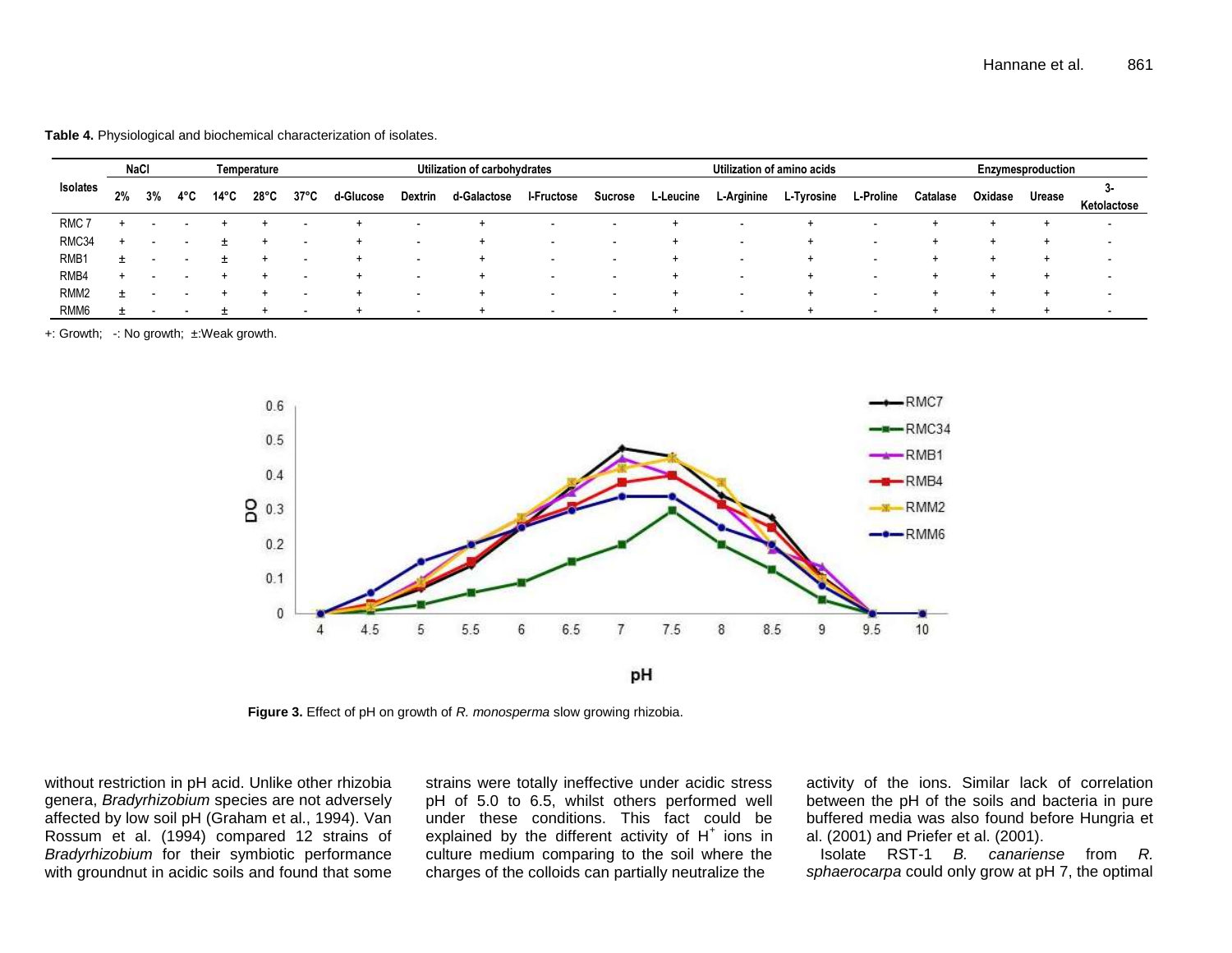pH for rhizobial growth, while strain RST-2 *Phylobacterium myrsinacearum* was basic resistant, capable of growth up to pH 9 (Ruiz-Díez et al., 2009). Guerrouj et al*.* (2013) reported that *B. retamae* occurred only in soils with pH higher than 7.5, which suggests that this species could be better adapted to alkaline soils. However, Bordeleau and Prevost (1994) have noticed that, highly alkaline soils of pH above 8.5 tended to be high in contents of sodium chloride, bicarbonate and borate which reduce nitrogen fixation.

# **Maximum growth temperature**

All isolates grew from 14 to 30°C with an optimum growth at 28°C. Growth is negative at 4 and 37°C (Table 4). Our results are in agreement with the results of other strains isolated from *R. sphaerocarpa* and *R. monosperma* from Spain and Morocco (Ruiz-Díez et al., 2009; Guerrouj et al., 2013), while the majority of isolates from *R. raetam* of arid areas in Tunisia were resistant to 35°C and some of them continued to grow at 40°C (Mahdhi et al., 2008). This may be a specific adaptation to high soil temperatures in the arid regions as described by Karanja and Wood (1988).

Some previous studies have shown that temperature affects several stages of symbiosis such as root hair infection, bacteroid differentiation, nodule structure and functioning (Roughley and Dart, 1970). Moreover, high soil temperature is associated with delaying or restricting nodulation in the subsurface region (Graham, 1992). Pankhurst and Gibson (1973) reported a rapid decline in nitrogenase activity and bacteroid degeneration at high root temperatures from 30 to 33°C, but Rai and Prasad (1983) indicated that temperature adapted *Rhizobium*  strains and host cultivars could overcome this high temperature disruption of  $N_2$  fixation. In this context, Michiels et al. (1994) found that the acetylene reduction activity of common bean plants was strongly diminished at 35°C when plants were inoculated by heat sensitive or heat tolerant strains.

# **Tests for enzymatic activity**

Further conformity of rhizobia performed on ketolactose agar showed that all the six isolates were negative for the production of 3-ketolactose from lactose. Bernaerts and De Ley (1963) found that the production of 3-ketolactose from lactose is limited to species of *Agrobacterium,* a genus that is closely related to *Rhizobium.* Additionally, the rhizobial isolates in the current study were further tested on YMA plates containing BTB indicated that, isolates produced blue color colonies which proves the presence of alkali producers. This latter considered as slow growing rhizobia and formed circular, convex colonies. All of the slow-growing rhizobia from *R.* 

*monosperma* examined here were positive for catalase and oxidase, as confirmed by the liberation of effervescence of oxygen around the bacterial colonies and change in color of the oxidase strip, respectively.

These tests were not completely presented in previous studies related to bacteria nodulating *Retama* species, in exception urease test which has givena positive result with *B.retamae* (Guerrouj et al., 2013); this in accordance withour results.

# **Carbon and nitrogen sources utilization**

All strains were able to use the majority of carbon and nitrogen sources, this is shown clearly in Table 4. Assimilation of d-glucose and d-galactose was positive. Assimilation of dextrine was negative. As pointed out by Glenn and Dilworth (1981), slow growing rhizobia tend to lack both uptake systems and catabolic enzymes for disaccharides. Our results were in agreement with the results of these authors in that the disaccharides lfructose and sucrose were not metabolized by slow growing strains. Same results were observed for *B. retamae* by Guerrouj et al. (2013). The amino acids used in this study L-leucine and L-tyrosine as nitrogen source were utilized by the six isolates except L-proline and Larginine. These results are in accordance with the findings of Guerrouj et al. (2013) and Mahdhi et al. (2008).

# **Intrinsic antibiotic resistance (IAR)**

The suitability of *Rhizobium* strains resistant to high levels of antibiotics for studying *Rhizobium* ecology was first suggested by Obaton (1971) and used by Danso et al*.* (1973); Brockwell et al*.* (1995) and Kuykendall and Weber (1978). Hence, intrinsic antibiotic resistance (IAR) may indicate the ability of the *Rhizobium* to withstand antimicrobial substances present in the soil. It is simple characteristic which can be used for screening *Rhizobial* and *Bradyrhizobial* cultures (Chanway and Holl, 1986; Galiana, 1991).

The evaluation of intrinsic resistance to nine antibiotics of *R. monosperma* rhizobia showed that all strains were resistant to spectinomycin (10  $\mu$ g/ml<sup>-1</sup>), erythromycin (15 µg/ml-1 ) rifampicine (30 µg/ml-1 ) and sensitive to  $\frac{1}{2}$  gentamycin (500 µg/ml<sup>-1</sup>). Same results were obtained for the strains of *B. retama* isolated from *R. monosperma* and *R. sphaerocarpa* by Guerrouj et al. (2013). They show variable resistance level against streptomycin, kanamycin, naldixic acid, penicillin and tetracycline (Table 5). Four isolates RMC7, RMC34, RMM2 and RMM6 were resistant to kanamycin  $(30 \mu g/ml^{-1})$  and streptomycin (500 µg/ml<sup>-1</sup>), whereas RMB1 and RMB4 were sensitive. Most isolates were resistant to 30  $\mu q/ml^{-1}$ of nalidixic acid except for RMB4 and RMM2.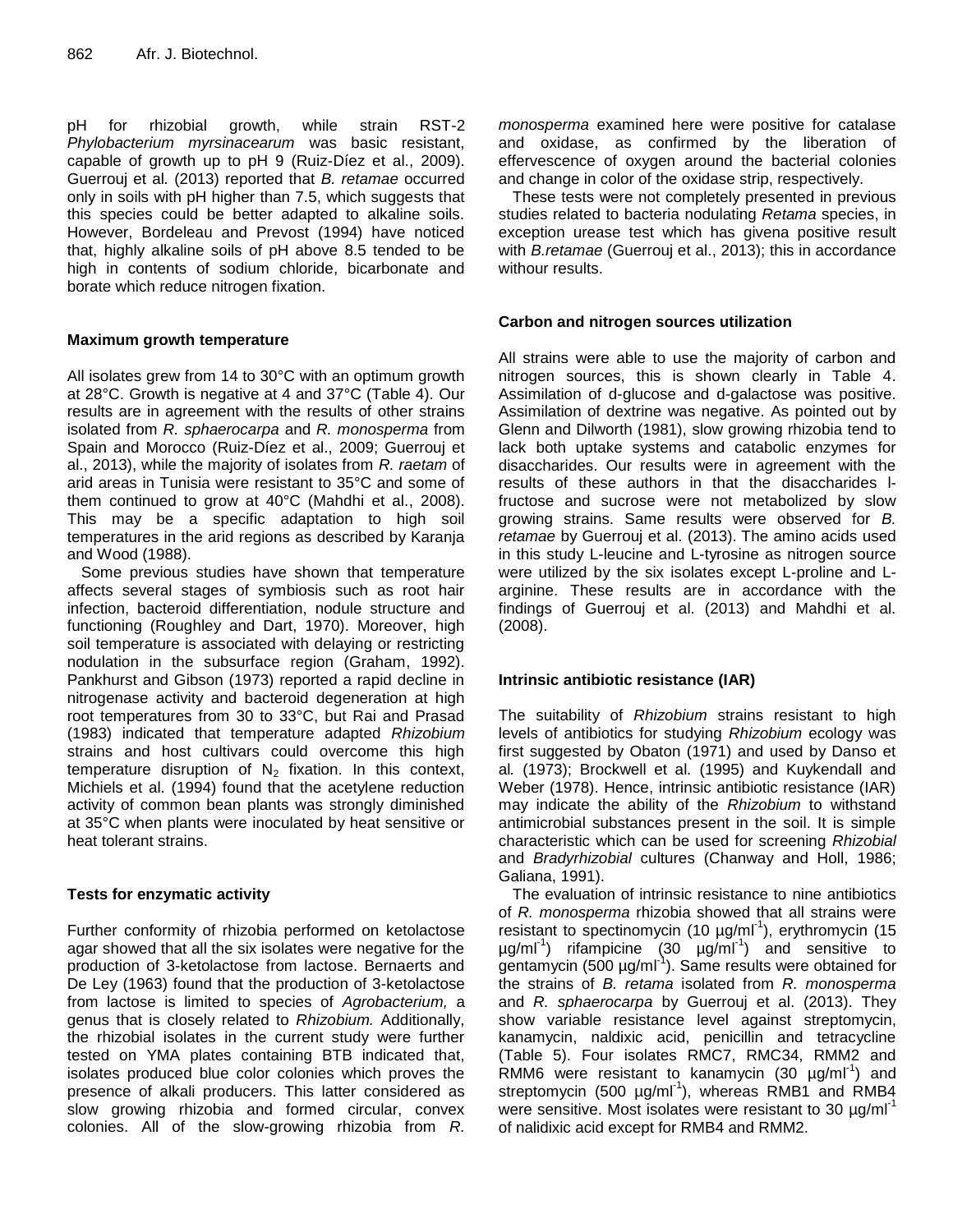**Table 5.**Resistance of isolates against antibiotics.

|                  | Antibiotics (µg / ml) |                      |                     |                     |                    |                |                              |                          |                             |  |  |  |  |
|------------------|-----------------------|----------------------|---------------------|---------------------|--------------------|----------------|------------------------------|--------------------------|-----------------------------|--|--|--|--|
| <b>Isolates</b>  | Spectinomycin<br>(10) | Erythromycin<br>(15) | Rifampicine<br>(30) | Gentamycin<br>(500) | Streptomycin (500) | Kanamycin (30) | <b>Naldixic acid</b><br>(30) | <b>Penicillin</b><br>(6) | <b>Tetracycline</b><br>(30) |  |  |  |  |
| RMC7             |                       |                      |                     |                     |                    |                |                              |                          |                             |  |  |  |  |
| RMC34            |                       |                      |                     |                     |                    |                |                              |                          |                             |  |  |  |  |
| RMB1             |                       |                      |                     |                     |                    |                |                              |                          |                             |  |  |  |  |
| RMB4             |                       |                      |                     |                     |                    |                |                              |                          |                             |  |  |  |  |
| RMM <sub>2</sub> |                       |                      |                     |                     |                    |                |                              |                          |                             |  |  |  |  |
| RMM <sub>6</sub> |                       |                      |                     |                     |                    |                |                              |                          |                             |  |  |  |  |

+ Resistant: growth; - sensitive: no growth; ±, weak growth.

The majority of isolates were resistant to 6  $\mu$ g/ml<sup>-1</sup> of penicillin except one RMB4. Isolates RMC7, RMM2 and RMM6 were resistant to tetracycline  $(30 \text{ µg/ml}^{-1})$ , but RMC34, RMB1 and RMB4 are sensitive. Abdel-Moneim et al. (1984) found that the sensitivity of *Rhizobium* towards antibiotics seemed to be a specific property of the isolates regardless of the species. Sinclair and Eaglesham (1984) reported that resistance to 4 inhibitors of protein synthesis was associated with little or no effectiveness in either fast or slow growing strains. They found a positive correlation between resistance to streptomycin and efficiency. In this way, resistance to streptomycin has been one of the most frequently used markers for rhizobia (Brockwell et al., 1995; Borges et al., 1990).

#### **Plasmidic and chromosomic DNA extraction**

Rhizobial genomes have basically two main components: the core and the accessory genome (Young et al., 2006). Chromosomes with conserved gene content and order (synteny) are considered as a core. Accordingly, plasmids constitute the accessory genome, and are more

flexible than chromosomes, as defined by more frequent gene gains and losses, regardless of species (Mazur et al., 2011). We have been going through deep explorations searching for an inexpensive screening method for the detection of chromosomic and plasmidic DNA. This searching approach allowed us to better determine their size, which is in correlation with that could be applied to a wide variety of bacterial species.

Figure 4 shows the relative electrophoretic mobilities of chromosomic and plasmidic DNA extracted from *R. monosperma* isolates RMC7, RMC34, RMB1, RMB4, RMM2 and RMM6, together with the leader molecular (λ DNA-HindIII Digest) used to estimate DNA sizes. A plot of the logarithm of relative motilities through the gel against DNA logarithm size determined by electrophoresis migration provided consistent linear curve for DNA ranging in size from isolates. The logarithm of relative mobility (RM) widely associated to the logarithm of size and linear relationship was obtained. Calculation of linear correlation coefficient ended up with the formula  $R^2 = 0.993$  and the equation of the regression line shown in Figure 5 is: Log RM =  $-$  0.432 Log S  $+$ 3.009. This equation was used to calculate

molecular weights of DNA extracted from different investigated strains. The standard deviation of calculated molecular weights takes into account deviation of the measured relative mobility and the error calculated from the regression line. All strains showed a common band of molecular weight MW  $\geq$  69168 pb; it's highly supposed to be chromosomic DNA. Strains sampling of "Cap falcon" area RMC7 and RMC34 demonstrated two common bands in molecular weight equals to 1327 and 913 pb, which is likely to be ARN spots since we have not used ribonuclease. Whereas, RMB1 strain of "Bousfer" site had a second band of strong mobility in addition to chromosomic DNA band, in molecular weight equals to 2027 pb. This band was relevant to the strain resistance regarding to penicillin and naldixic acid, or could be due to pH alcalin pH 8.5 resistance characterizing this site soil. While, there are no reports of a *Bradyrhizobium* strain carrying a symbiotic plasmid. The plasmids found in some strains of photosynthetic bradyrhizobia, which nodulate in a Nod factor independent manner (Giraud et al., 2007), are not symbiosis plasmids (Cytryn et al., 2008). Previous studies on *Bradyrhizobium* have been found that genes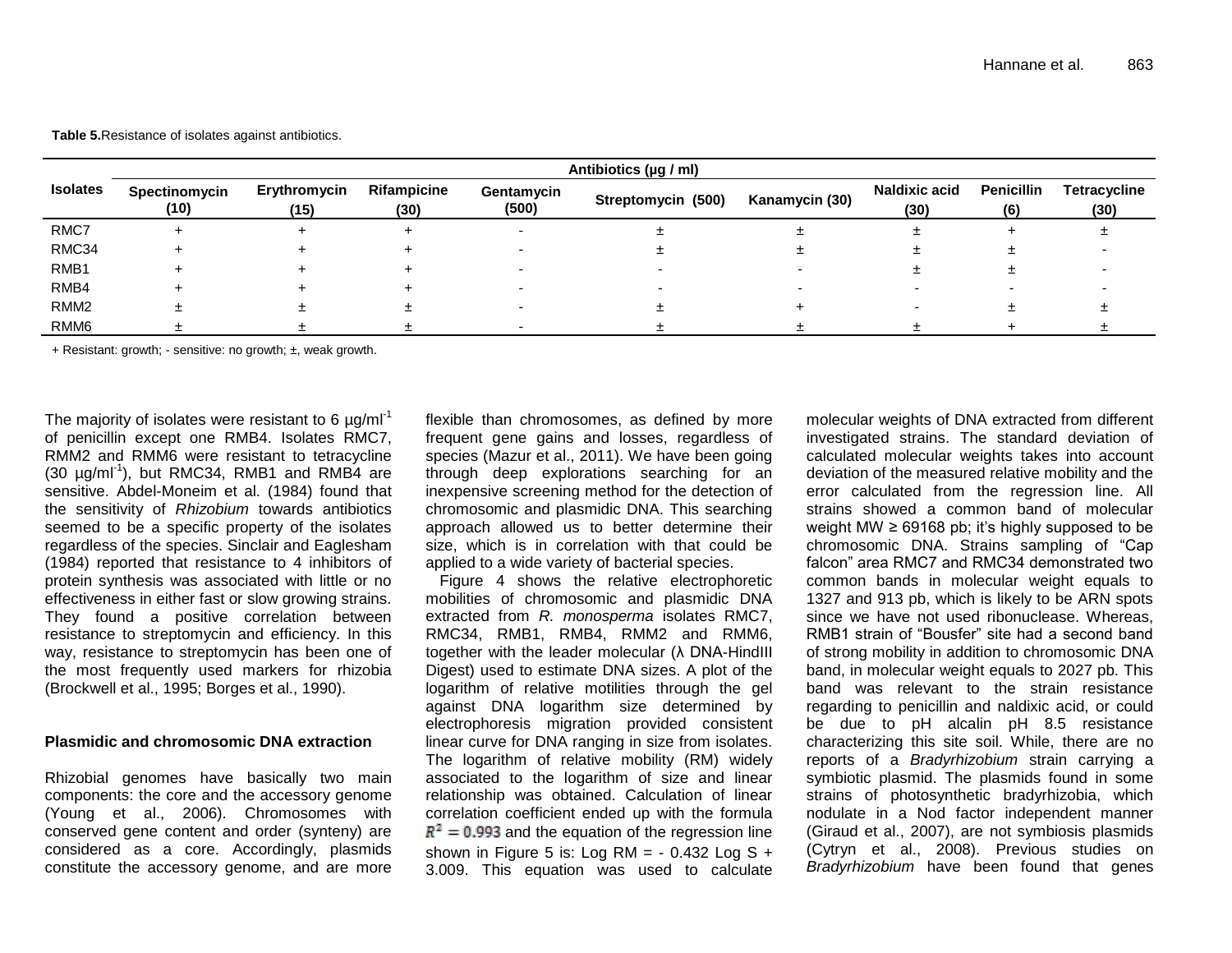

**Figure 4.** Agarose gel electrophoresis of plasmid DNA from *Retama monosperma* isolated M: *λ DNA-HindIII* Digest. Lane 1, RMC7; 2, RMC34; 3, empty; 4, RMB1; 5, RMB4; 6, RMM2; 7, RMM6.The numbers refer to the sizes of the DNA fragment in pb.



**Figure 5.** Relative mobility of DNA from *Retama monosperma* isolated in a 0.7% agarose gel vs. size of fragment *λ DNA-HindIII* Digest. The equation of the regression line is: Log RM = -0.432 Log S + 3.009  $R^2 = 0.993$ .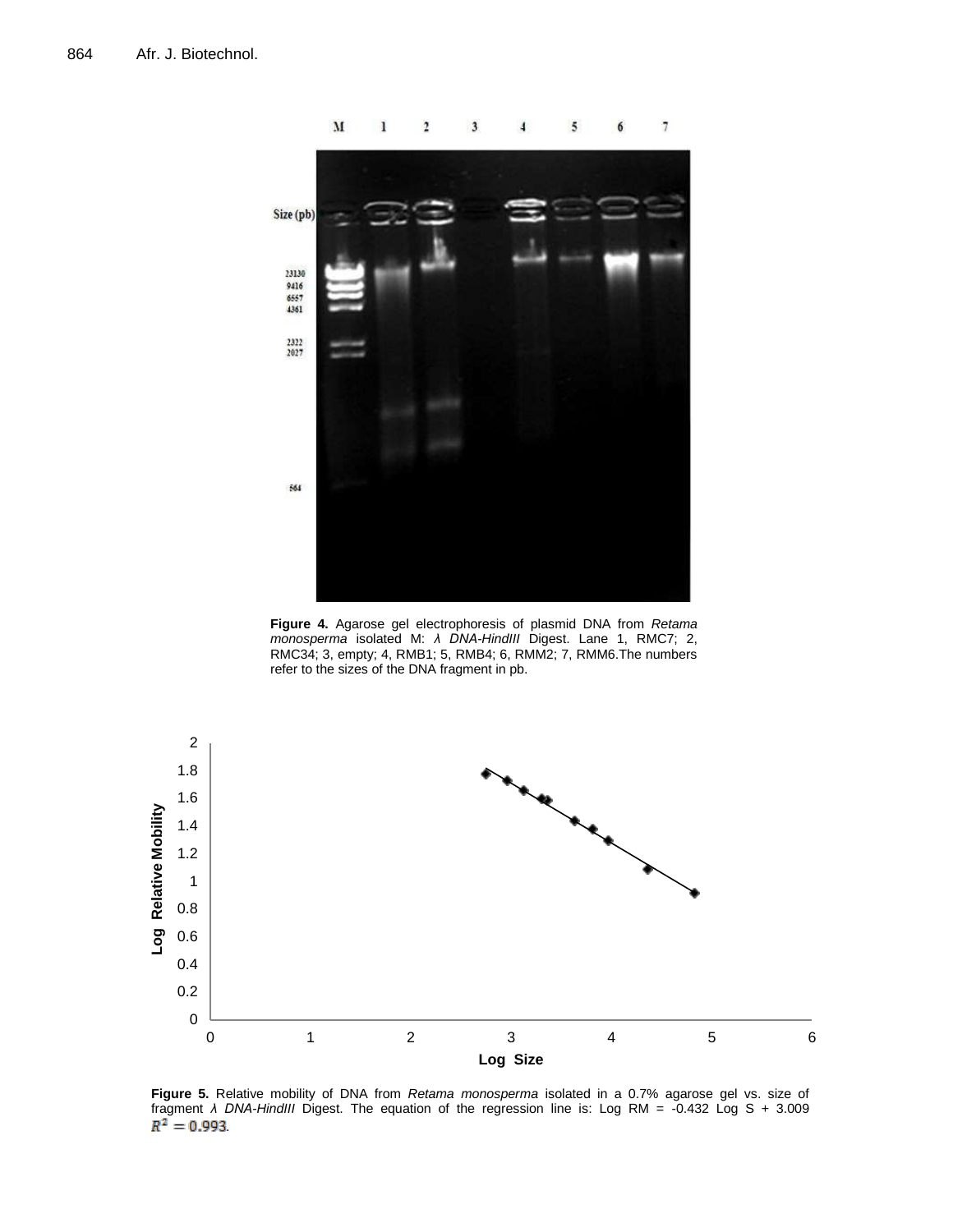involved in nitrogen fixation and symbiosis are located on the chromosome in "symbiotic islands" (Kaneko et al., 2002). *B. japonicum* (the host plant is soybean) and *B. "cowpea*" (the host plants are tropical legumes) are called slow growing *Rhizobia* and their *nif* and *nod* genes are located on the chromosome (Long, 1989, Martinez et al*.,* 1990, Appelbaum et al., 1990). These results are in accordance with the finding of Yao et al. (2002) who reported that the symbiotic genes are chromosomalborne and no plasmids were observed.

# **Conclusion**

Throughout many microbiological researches undertaken by several authors, it has been shown that *Retama*  species have positive effects on their environment and vegetation in Iberian Peninsula and the Mediterranean coast due to their capacity to establish  $N_2$  fixing symbiosis with rhizobia. In this paper, the rhizobia naturally associated with *R. monosperma* collected from three sites of the Oranian coastal have shown a wide morphological and physio-biochemical diversity. Most of them showed resistance to unfavorable conditions (salinity, extreme pH and intrinsic antibiotic resistance); this may help *Retama* plants to become more adapted to harsh environmental conditions. More studies based on phylogenetic analysis performed by sequencing of housekeeping genes and the internal transcribed spacer region (ITS), were not pursued in this work need to be undertaken in order to elucidate the taxonomic relationships among bacteria species within the genus *Bradyrhizobium*.

Finally, the number of papers on natural populations of rhizobia that nodulate *Retama* species is relatively small, but all of them show the great diversity of these bacteria irrespective of the technique employed. In fact, they could be a source of valuables genotypes to improve strains of environmental importance. In this way, it would be possible to fight against ecological problems through the production of biofertilizers necessary to the restoration and revegetation of land degraded soils (polluted soil, arid and semiarid areas) through microclimate creation; this would also be a modest contribution to problems of the time such as global warming.

Further investigation of the rhizobia associated with *R. monosperma* using both core and symbiotic genes markers (*nif* and *nod*) and host range studies, are essential for a better understanding its biological evolution, the specificity of the symbiosis and the adaptation strategy of the two partners to various environmental conditions.

# **Conflict of Interests**

The authors have not declared any conflict of interests.

#### **REFERENCES**

- Abdel-Moneim AA, Ali FS, Abdallah AR (1984). Effect of some antibiotics on the growth of Rhizobia (*in vitro*). Minia J. Agric. Res. Dev. 6:325-335.
- Abdelmoumen H, Filali Maltout A, Neyra M, Belabed A, El Idrissi MM (1999). Effects of high salts concentrations on the growth of rhizobia and responses to added osmotica. J. Appl. Microbiol. 86:889-898.
- Amarger N, Macheret V, Laguerre G (1997). *Rhizobium gallicum* sp. nov. and *Rhizobium giardinii* sp. nov., from *Phaseolus vulgaris* nodules. Int. J. Syst. Bacteriol. 47:996-1006.
- Appelbaum ER, Thompson DV, Idler K, Chartain N (1988). *Bradyrhizobium japonicum* USDA 191 has *two nodD* genes that differ in primary structure and function. J. Bacteriol. 170:12-20.
- Ausubel FM, Wagner F, Coney AL, Larkins-Ford J (1989). Current Protocols in Molecular Biology. John Wiley and Sons, New York.
- Barea JM, Gryndler M, Lemanceau Ph, Schüepp H, Azcón R (2002). The rhizosphere of mycorrhizal plants. In: Gianinazzi S, Schüepp H, Barea JM, Haselwandter K (eds). Mycorrhiza Technology in Agriculture: From Genes to Bioproducts. Birkhäser Verlag Basel, Switzerland. pp. 1-18.
- Barry Scott D, Court CB, Ronson CW, Scott KF, Watson JM, Schofield PR, Shine J (1984). Organisation of nodulation and nitrogen fixation genes on a *Rhizobium trifolii* symbiotic plasmid. Arch. Microbiol. 139:151-157.
- Bernaerts M J, De Ley J (1963).A biochemical test for crown gall bacteria. Nature 197:406-407.
- Bhattacharya I, Biswas S, Das RH, Das HR (2004). Rhizobial lipopolysaccharide as the receptor in lectin Rhizobium interaction. Indian J. Biochem. Biophys. 41:89-95.
- Bishop PE, Guevara JG, Engelke JA, Evans HJ (1976). Relation between glutamine synthetase and nitrogenase activities in the symbiotic association between *Rhizobium japonicum* and *Glycine max.* Plant Physiol. 57:542-546.
- Bordeleau LM, Prevost D (1994). Nodulation and nitrogen fixation in extreme environments. Plant Soil 161:115-124.
- Borges AC, Gwmaräs WV, Muchoveg RMC, de Los Reyes Gonzalez G (1990). Resistance of *Bradyrhizobium japonicum* strains to selected antibiotics. World. J. Microbiol. Biotechnol. 6:340-342.
- Boulila F, Depret G, Boulila A, Belhadi D, Benallaoua S, Laguerre G (2009). *Retama* species growing in different ecological–climatic areas of northeastern Algeria have a narrow range of rhizobia that form a novel phylogenetic clade within the *Bradyrhizobium* genus. Syst. Appl. Microbiol. 32:245-255.
- Bouredja N, Mehdadi Z, Bendimered FZ, Chérifi K (2011). Effets de quelques prétraitements physico-chimiques sur la levée de l"inhibition tégumentaire des graines de *Retama monosperma* Boiss. et recherches des conditions thermiques optimales de germination. Acta. Bot. Gallica. 158:633-643.
- Brockwell J, Bottomly PJ, Thies JA (1995). Manipulation of rhizobia microflora for improving legume productivity and soil fertility: a critical assessment. Plant Soil. 174:143-180.
- Buttery BR, Park SJ, vanBerkum P (1997). Effects of common bean (*Phaseolus vulgaris* L.) cultivar and *rhizobium* strain on plant growth, seed yield and nitrogen content. Can. J. Plant. Sci. 77:347-351.
- Caravaca F, Barea JM, Roldaan A (2002). Synergistic influence of an arbuscular mycor- rhizal fungus and organic amendment on *Pistacia lentiscus* L. seedlings afforested in a degraded semiarid soil. Soil Biol. Biochem. 34:1139-1145.
- Carter RWG (1988). Coastal environment. An introduction to the physical, ecological and cultural environment. Academic Press Limited, London.
- Casse F, Boucher C, Julliot JS, Michel M, Denarie J (1979). Identification and characterization of large plasmids in *Rhizobium meliloti* using agarose gel electrophoresis. J. Gen. Microbiol. 113:229-242.
- Chanway CP, Holl FB (1986). Suitability of intrinsic antbiotic resistance as a method of strain identification in *Rhizobium trifolii*. Plant Soil 93:287-291.
- Christensen WB (1946). Urea decomposition as a means of differentiating *Proteus* and paracolon organisms from each other and from *Salmonella* and *Shigella* types. J. Bacteriol. 52:461-466.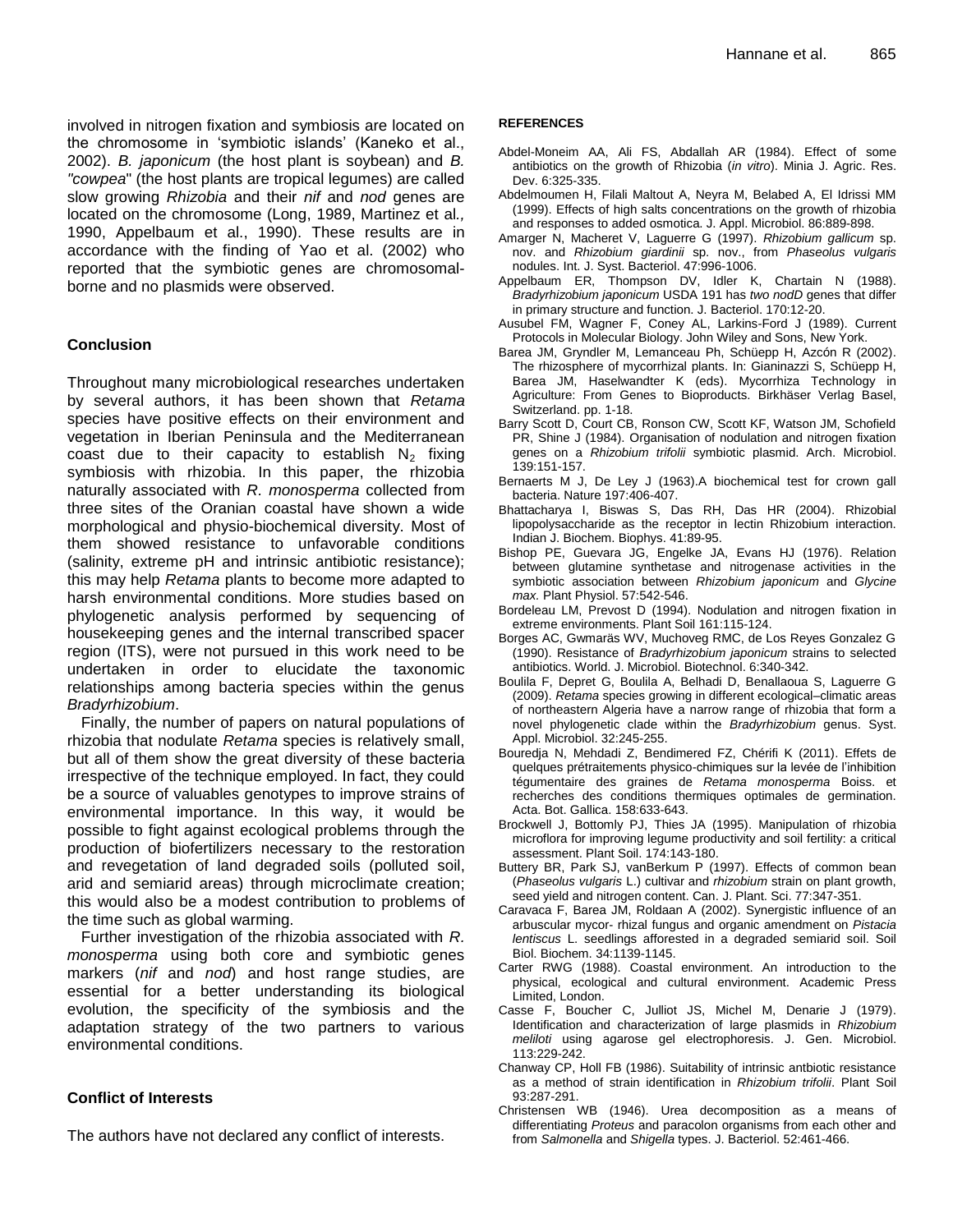- Cytryn EJ, Jitacksorn S, Giraud E, Sadowsky MJ (2008). Insights learned from pBTAi1, a 229-kb accessory plasmid from *Bradyrhizobium* sp. strain BTAi1 and prevalence of accessory plasmids in other *Bradyrhizobium* sp. strains. ISME J. 2:158-70.
- Danso SKA, Habte M, Alexander M (1973). Estimating the density of individual bacterial populations introduced into natural ecosystems. Can. J. Microbiol. 19:145-1451.
- Eckhardt T (1978). A rapid method for the identification of plasmid deoxyribonucleic acid in bacteria. Plasmid. 1:584-588.
- Elahi NN, Mustafa S, Mirza JI (2004). Growth and nodulation of mungbean (*Vignaradiata* [L.] Wilczek) as affected by sodium chloride. J. Res. Sci. Pak. 15:139-143.
- FAO Food and Agriculture Organization of the United Nations (1983). Technical handbook on symbiotic nitrogen fixation. Legume /*Rhizobium*. Rome, Italy.
- Galiana A (1991). La symbiose fixatrice d'azote chez *Acacia mangium*-*Rhizobium*. Centre technique forestier tropical (CIRAD) France.
- Giraud E, Moulin L, Vallenet D, Barbe V, Cytryn E, Avarre JC, [Jaubert](http://www.ncbi.nlm.nih.gov/pubmed/?term=Jaubert%20M%5BAuthor%5D&cauthor=true&cauthor_uid=17540897)  [M,](http://www.ncbi.nlm.nih.gov/pubmed/?term=Jaubert%20M%5BAuthor%5D&cauthor=true&cauthor_uid=17540897) [Simon D,](http://www.ncbi.nlm.nih.gov/pubmed/?term=Simon%20D%5BAuthor%5D&cauthor=true&cauthor_uid=17540897) [Cartieaux F,](http://www.ncbi.nlm.nih.gov/pubmed/?term=Cartieaux%20F%5BAuthor%5D&cauthor=true&cauthor_uid=17540897) [Prin Y,](http://www.ncbi.nlm.nih.gov/pubmed/?term=Prin%20Y%5BAuthor%5D&cauthor=true&cauthor_uid=17540897) [Bena G,](http://www.ncbi.nlm.nih.gov/pubmed/?term=Bena%20G%5BAuthor%5D&cauthor=true&cauthor_uid=17540897) [Hannibal L,](http://www.ncbi.nlm.nih.gov/pubmed/?term=Hannibal%20L%5BAuthor%5D&cauthor=true&cauthor_uid=17540897) [Fardoux J,](http://www.ncbi.nlm.nih.gov/pubmed/?term=Fardoux%20J%5BAuthor%5D&cauthor=true&cauthor_uid=17540897)  [Kojadinovic M,](http://www.ncbi.nlm.nih.gov/pubmed/?term=Kojadinovic%20M%5BAuthor%5D&cauthor=true&cauthor_uid=17540897) [Vuillet L,](http://www.ncbi.nlm.nih.gov/pubmed/?term=Vuillet%20L%5BAuthor%5D&cauthor=true&cauthor_uid=17540897) [Lajus A,](http://www.ncbi.nlm.nih.gov/pubmed/?term=Lajus%20A%5BAuthor%5D&cauthor=true&cauthor_uid=17540897) [Cruveiller S,](http://www.ncbi.nlm.nih.gov/pubmed/?term=Cruveiller%20S%5BAuthor%5D&cauthor=true&cauthor_uid=17540897) [Rouy Z,](http://www.ncbi.nlm.nih.gov/pubmed/?term=Rouy%20Z%5BAuthor%5D&cauthor=true&cauthor_uid=17540897) [Mangenot S,](http://www.ncbi.nlm.nih.gov/pubmed/?term=Mangenot%20S%5BAuthor%5D&cauthor=true&cauthor_uid=17540897)  [Segurens B,](http://www.ncbi.nlm.nih.gov/pubmed/?term=Segurens%20B%5BAuthor%5D&cauthor=true&cauthor_uid=17540897) [Dossat C,](http://www.ncbi.nlm.nih.gov/pubmed/?term=Dossat%20C%5BAuthor%5D&cauthor=true&cauthor_uid=17540897) [Franck WL,](http://www.ncbi.nlm.nih.gov/pubmed/?term=Franck%20WL%5BAuthor%5D&cauthor=true&cauthor_uid=17540897) [Chang WS,](http://www.ncbi.nlm.nih.gov/pubmed/?term=Chang%20WS%5BAuthor%5D&cauthor=true&cauthor_uid=17540897) [Saunders E,](http://www.ncbi.nlm.nih.gov/pubmed/?term=Saunders%20E%5BAuthor%5D&cauthor=true&cauthor_uid=17540897) [Bruce](http://www.ncbi.nlm.nih.gov/pubmed/?term=Bruce%20D%5BAuthor%5D&cauthor=true&cauthor_uid=17540897)  [D,](http://www.ncbi.nlm.nih.gov/pubmed/?term=Bruce%20D%5BAuthor%5D&cauthor=true&cauthor_uid=17540897) [Richardson P,](http://www.ncbi.nlm.nih.gov/pubmed/?term=Richardson%20P%5BAuthor%5D&cauthor=true&cauthor_uid=17540897) [Normand P,](http://www.ncbi.nlm.nih.gov/pubmed/?term=Normand%20P%5BAuthor%5D&cauthor=true&cauthor_uid=17540897) [Dreyfus B,](http://www.ncbi.nlm.nih.gov/pubmed/?term=Dreyfus%20B%5BAuthor%5D&cauthor=true&cauthor_uid=17540897) [Pignol D,](http://www.ncbi.nlm.nih.gov/pubmed/?term=Pignol%20D%5BAuthor%5D&cauthor=true&cauthor_uid=17540897) [Stacey G,](http://www.ncbi.nlm.nih.gov/pubmed/?term=Stacey%20G%5BAuthor%5D&cauthor=true&cauthor_uid=17540897)  [Emerich D,](http://www.ncbi.nlm.nih.gov/pubmed/?term=Emerich%20D%5BAuthor%5D&cauthor=true&cauthor_uid=17540897) [Verméglio A,](http://www.ncbi.nlm.nih.gov/pubmed/?term=Verm%C3%A9glio%20A%5BAuthor%5D&cauthor=true&cauthor_uid=17540897) [Médigue C,](http://www.ncbi.nlm.nih.gov/pubmed/?term=M%C3%A9digue%20C%5BAuthor%5D&cauthor=true&cauthor_uid=17540897) [Sadowsky M](http://www.ncbi.nlm.nih.gov/pubmed/?term=Sadowsky%20M%5BAuthor%5D&cauthor=true&cauthor_uid=17540897) (2007). Legumes symbioses: absence of nod genes in photosynthetic bradyrhizobia. Science 316:1307-1312.
- Glenn AR, Dilworth MJ (1981). The uptake and hydrolysis of disaccharides by fast- and slow-growing species of *Rhizobium.* Arch. Microbiol. 129:233-239.
- Graham PH (1992). Stress tolerance in Rhizobium and Bradyrhizobium and nodulation under adverse soil conditions. Can. J. Microbiol. 38:475-484.
- Graham PH, Draeger K, Ferrey ML, Conroy MJ, Hammer BE, Martinez E, Naarons SR, Quinto C (1994). Acid pH tolerance in strains of *Rhizobium* and *Bradyrhizobium*, and initial studies on the basis for acid tolerance of *Rhizobium tropici* UMR1899. Can. J. Microbiol. 40:198-207.
- Graham PH, Parker CA (1964). Diagnostic features in the characterization of the root nodule bacteria of legumes. Plant Soil 20:383-396.
- Guerrouj K, Ruiz-Díez B, Chahboune R, Ramirez- Bahena MH, Abdelmoumenf H, Quinonesb MA, Missbah El Idrissi M, Velázquez E, Fernandez-Pascual M, Bedmarh EJ, Peixd A (2013). Definition of a novel symbiovar (sv. retamae) within *Bradyrhizobiumretamae* sp. nov., nodulating *Retamasphaerocarpa* and *Retama monosperma.*  Syst. Appl. Microbiol. 36:218-223.
- Haase P, Pugnaire FI, Fernandez EM, Puigdefábregas J, Clark SC, Incoll LD (1996). Investigation of rooting depth in the semi-arid shrub *Retama sphaerocarpa* (L.) Boiss. By labelling of ground water with a chemical tracer. J. Hydrol. 177:23-31.
- Hahn NJ (1966). The Congo red reaction in bacteria and its usefulness in the identification of *rhizobia*. Can. J. Microbiol. 12:725-733.
- Hannane FZ, Kacem M, Kaid-Harche M (2014).*Retama*-rhizobia symbiosis studies in some countries of the Mediterranean Basin. Ecologia Mediterranea 40:5-18.
- Hatimi A (1999). Effect of salinity on the association between root symbionts and *Acacia Cyanophylla* Lind: grow and nutrition. Plant Soil 216:93-101.
- Herrera MA, Salamanca CP, Barea JM (1993). Inoculation of woody legumes with selected arbuscular mycorrhizal fungi and rhizobia to recover desertified Mediterranean ecosystems. Appl. Environ. Microbiol. 59:129-133.
- Heslenfeld P, Jungerius, PO, Klijn JA (2004). European coastal dunes: ecological values, threats, opportunities and policy development. In: Martínez ML, Psuty NP (eds) Coastal Dunes, Ecology and Conservation. Ecological Studies. Springer-Verlag, Berlin. 171:335- 351
- Hirsch AM, Bauer WD, Bird DM, Cullimore J, Tyler B, Yoder JI (2003). Molecular signals and receptors controlling rhizosphere interactions between plants and other organisms. Ecology 84:858-868.
- Hotter GS, Scott DB (1997). The requirement for exopolysaccharide precedes the requirement for flavolan binding polysaccharide in nodulation of *Leucaena leucocephala* by *Rhizobium loti*. Arch.

Microbiology 167:182-186.

- Hungria M, Chueire LMO, Coca RG, Megías M (2001). Preliminary characterization of fast growing rhizobial strains isolated from soybean nodules in Brazil. Soil Biol. Biochem. 33:1349-1361.
- Imhoff JF, Rodriguez VF (1984). Betaine is the main compatible solute of halophilic eubacteria. J. Bacteriol. 160:478-479.
- Jordan DC (1984). Rhizobiaceae. In: Krieg N R, Holt JG (eds) Bergey"s Manual of Systematic Bacteriology, Vol. I. The Williams and Wilkins Co. Baltimore, Maryland, U SA. pp. 234-256
- Josey DP, Beynon JL, Johnston AWB, Beringer JE (1979). Strain identification of *Rhizobium* using intrinsic antibiotic resistance. J. Appl. Bacteriol. 46:343-350.
- Kaneko T, Nakamura Y, Sato S, Minamisawa K, Uchiumi T, Sasamoto S, Watanabe A, Idesawa K, Iriguchi M, Kawashima K, Kohara M, Matsumoto M, Shimpo S, Tsuruoka H, Wada T, Yamada M, Tabata S (2002). Complete genomic sequence of nitrogen-fixing symbiotic bacterium *Bradyrhizobium japonicum* USDA110. DNA Res. 9:189- 197.
- Karanja NK, Wood M (1988). Selecting *Rhizobium phaseoli*strains for use with beans (*phaseolus vulgaris*L.) in Kenya: tolerance of high temperature and antibiotic resistance. Plant Soil. 112:15-22.
- Käss E, Wink M (1997). Phylogenetic relationships in the Papilionoideae (Family Leguminosae) on nucleotide sequences of cpDNA (rbcL) and ncDNA (ITS 1 and 2). Mol. Phylogenet. Evol. 8:65- 88.
- Kassem M, Capellano A, Bounot AM (1985). Effect of sodium chloride on *in virro* growth, infectivity and effectiveness of *Rhizobium meliloti*. MIRCEN. J. Appl. Microbiol. Biotechnol. 1:63-15.
- Kennedy AC, Smith KL (1995). Soil microbial diversity and the sustainability of agricultural soils. Plant Soil 170:75-86.
- Kovaks N (1956). Identification of *Pseudomonas pyo cyanea* by the oxidase reaction. Nature pp. 178-703.
- Kulkarni S, Nautiyal CS (2000). Effects of salt and pH stress on temperature tolerant rhizobium sp.NBRI330 Nodulating *Prosopis juliflora*. Curr. Microbiol. 40:221-226.
- Kuykendall LD, Weber DF (1978). Genetically marked *Rhizobium*  identifiable as inoculum strains in nodules of soybean plants grown in fields populated with *Rhizobium japonicum.* Appl. Environ. Microbiol. 36:915-919.
- Leibovitch S, Migner P, Zhang F, Smith DL (2001). Evaluation of the effect of Soya signal technology on soybean yield (*Glycine max* (L.) Merr.) under field conditions over 6 years in Eastern Canada and the Northern United States. J. Agron. Crop. Sci. 187:281-292.
- Lindstrom K, Lehtomaiki S (1988). Metabolic properties maximum growth temperature and phage sensitivity of *Rhizobium* sp. (*Galega*) compared with other fast growing rhizobia. FEMS Microbiol. Lett. 50:277-287.
- Long SR (1989).*Rhizobium-legume* nodulation: Life together in the underground. Cell 56:203-214.
- Lopez J, Devesa JA, Ruiz T, Ortega-Olivencia A (1998). Seedling morphology in Genisteae (Fabaceae) from south-west Spain. Bot J. Linn. Soc. 127:229-250.
- Mahdhi M, Mars M (2006). Genotypic diversity of rhizobia isolated from *Retama raetam*in arid regions of Tunisia. Ann. Microbiol. 56:305-311.
- Mahdhi M, Nzoue´A, deLajudie P, Mars M (2008). Characterization of root-nodulating bacteria on *Retamaraetam* in arid Tunisian soils. Nat. Sci. 18:43-49.
- Manniatis T, fritsch EF, Sambrook J (1982). Molecular cloning: A laboratory manual. Cold Spring Harbor Laboratory, Cold Spring Harbor, New York.
- Martinez E, Romero D, Palacios R (1990). The Rhizobium genome. Crit. Rev. Plant. Sci. 9:59-93.
- Maun MA (2009) The Biology of Coastal Sand Dunes. Oxford University Press, Oxford.
- Mazur A, Stasiak G, Wielbo J, Kubik-Komar A, Marek-Kozaczuk M, Skorupska A (2011). Intragenomic diversity of *Rhizobiumleguminosarum* bv. *trifolii* clover nodule isolates. Br. Mt. Council Microbiol. 11:123-137.
- Menna P, Barcellos FG, Hungria M (2009). Phylogeny and taxonomy of a diverse collection of *Bradyrhizobium* strains based on multilocus sequence analysis of the 16S rRNA gene, ITS region and glnII, recA, atpD and dnaK genes. Int. J. Syst. Evol. Microbiol. 59:2934-2950.